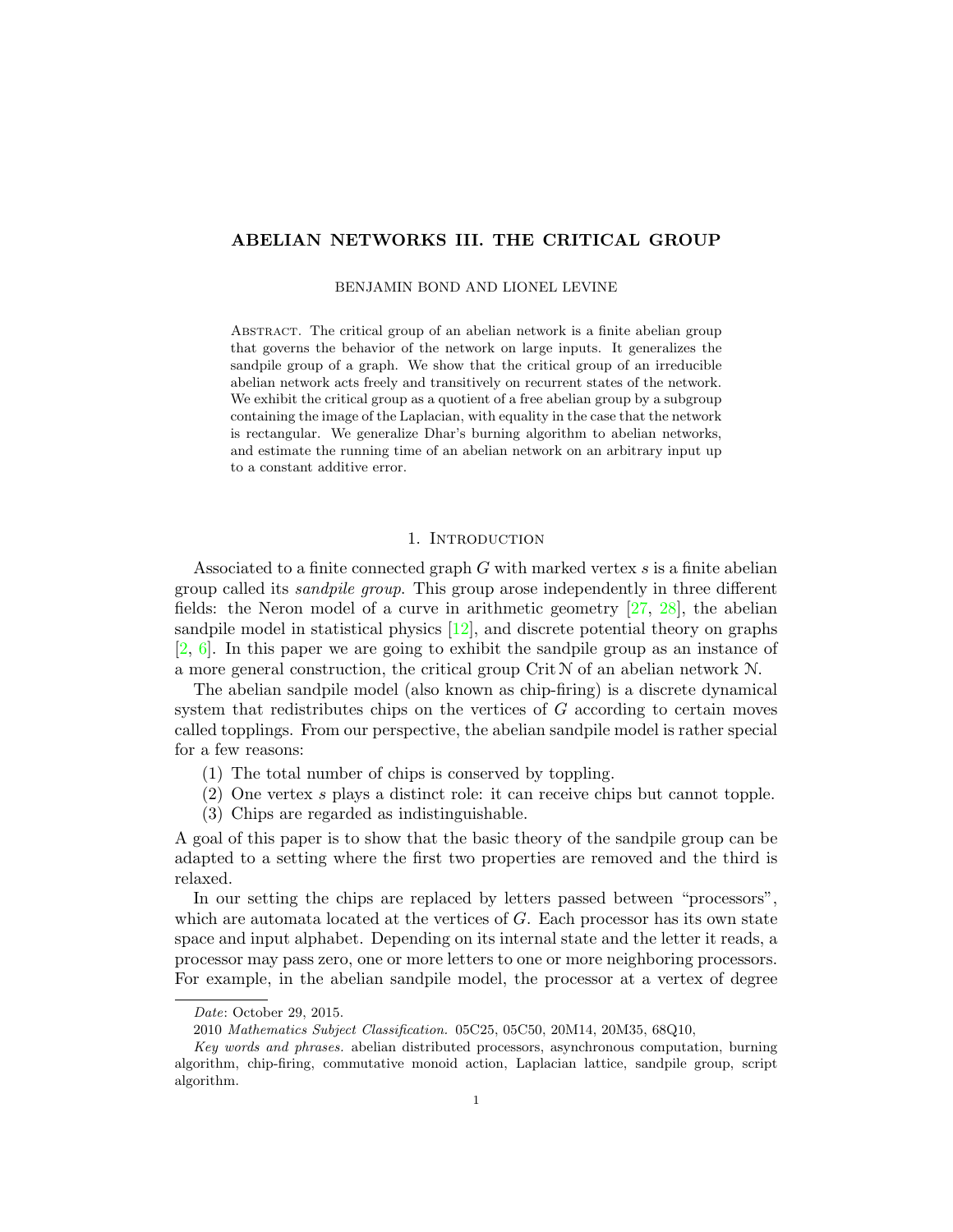d has state space  $\{0, 1, \ldots, d-1\}$  and a one-letter input alphabet. Whenever it reads a letter, the processor increments its state by one modulo  $d_i$ ; if its new state is 0 then it passes one letter to each neighboring processor (and otherwise it passes nothing). Then, regardless of its starting state, reading d letters returns the processor to its starting state and exactly one letter has been passed to each neighbor. This is precisely the toppling move of the sandpile model.

Now consider varying the state transition rule or the message passing rule of one or more processors. In general, the resulting network of automata need not have a conserved quantity, which removes item (1) from the above list. The special vertex  $s$  in item  $(2)$  may be replaced by a condition that is both weaker and more symmetric, namely that the network halts on all inputs. The input alphabet of a processor need not consist of just one letter, which allows us to relax item (3). In order to generalize the theory of the sandpile group, items  $(1)$ – $(3)$  are not essential. Rather, what is essential is that each processor is abelian.

<span id="page-1-0"></span>1.1. **Abelian processor axioms.** An *abelian network* is a collection of abelian processors indexed by the vertices of a directed graph. The formal definition of an abelian processor appears in Section [2.](#page-3-0) In words, an abelian processor is an automaton with output, satisfying two axioms:

- (i) For any initial state and any two input words that are equal up to permutation, the resulting final states are equal.
- (ii) For any initial state and any two input words that are equal up to permutation, the resulting output words are equal up to permutation.

For example, suppose a abelian processor starts in some state  $q$  and reads the input word  $ab$ , and that as a result, it ends in some state  $q'$  and outputs the word ccddc. If instead we were to input the word ba to the same processor in the same starting state  $q$ , then axiom (i) says the final state will still be  $q'$ ; and axiom (ii) says the resulting output word need not be *ccddc*, but must have exactly 5 letters:  $3 c$ 's and  $2 d$ 's.

Deepak Dhar [\[13\]](#page-25-3) proposed abelian networks as models of self-organized criticality in physics, generalizing the abelian sandpile model of [\[3,](#page-24-2) [12\]](#page-25-2). From the point of view of computer science, abelian networks are an interesting class of automata networks because they can compute asynchronously: an abelian network produces the same final output in the same number of steps regardless of the order of events at individual nodes of the network [\[7\]](#page-24-3).

Examples of abelian networks are surveyed in [\[7\]](#page-24-3). They include sandpile and rotor networks and their non-unary cousins, oil and water networks and abelian mobile agents. Besides the sandpile groups, critical groups of abelian networks have been studied in a few other particular cases: rotor networks  $[32]$  and height-arrow networks [\[11\]](#page-25-5). The group Crit Rotor $(G, s)$  associated to a rotor network with a sink turns out to be isomorphic to the sandpile group, Crit  $\text{Sand}(G, s)$ [\[32,](#page-25-4) [26\]](#page-25-6). We will see this isomorphism as a case of a more general phenomenon: Homotopic abelian networks have isomorphic critical groups (Corollary [3.12\)](#page-14-0).

The sandpile group has several different constructions. Babai and Toumpakari [\[1\]](#page-24-4) realized the sandpile group as the minimal ideal of a commutative monoid.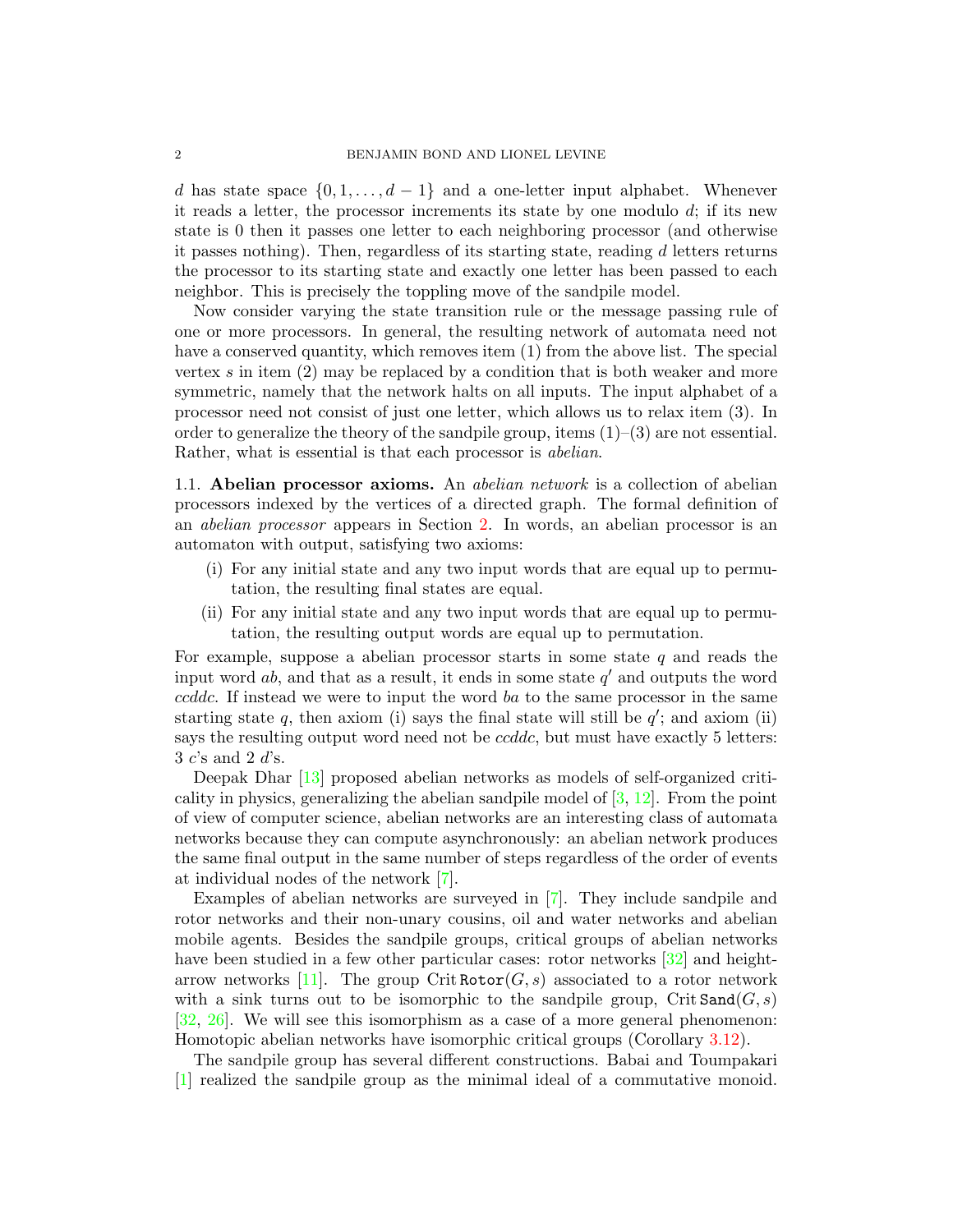Their approach, developed further in  $[9]$ , is well-suited for generalizing to abelian networks. In  $\S 1.3$  $\S 1.3$  we review the small amount of monoid theory we will need. In  $\S 2$  $\S 2$ we recall the definition of an abelian network and relevant results from  $[7, 8]$  $[7, 8]$ , and prove a few basic lemmas including a local-to-global principle for irreducibility, Lemma [2.6.](#page-8-0)

1.2. Main results. The setting for all of our main results is a finite irreducible abelian network  $N$  that halts on all inputs. In  $\S 3.1$  $\S 3.1$  we define the critical group Crit  $N$  and the set Rec  $N$  of recurrent states, and show that the former acts freely and transitively on the latter. In  $\S 3.2$  $\S 3.2$  we consider a Markov chain defined by sending random input to the network; we relate the algebraic and probabilistic definitions of "recurrent," and show that the stationary distribution of the chain is uniform on recurrent states. In  $\S 3.3$  $\S 3.3$  we find the expected time for N to halt on a given input to a uniform random recurrent state. In §[3.4](#page-14-1) we give generators and relations for the critical group, and in §[3.5](#page-16-0) we compute its order.

In  $\S4$  $\S4$  we estimate the time for N to halt on an arbitrary input, up to a constant additive error.

In  $\S5.1$  $\S5.1$  we give an efficient test for whether a given state of  $N$  is recurrent, generalizing Dhar's burning algorithm [\[12\]](#page-25-2) and Speer's script algorithm [\[34\]](#page-25-7). We define a burning element to be an input that returns the network to its initial state if and only if that state is recurrent. We show that any integer vector satisfying a certain set of linear inequalities is a burning element. In  $\S5.2$  $\S5.2$  we give an efficient way to find such a vector.

<span id="page-2-0"></span>1.3. Review of monoid actions. Here we recall a few facts about actions of finite commutative monoids. Most of this material is implicit in the semigroup literature [\[19,](#page-25-8) [33,](#page-25-9) [20,](#page-25-10) [35\]](#page-25-11). The proofs are straightforward and can be found in [\[8\]](#page-24-6). For refinements and a generalization to certain infinite semigroups, see Grillet [\[21\]](#page-25-12).

Let M be a commutative monoid, X a set and  $\mu : M \times X \to X$  a monoid action. Commutativity of M implies that the relation  $\sim$  on X defined by

$$
x \sim x': \qquad \exists m, m' \in M \text{ such that } mx = m'x'
$$
 (1)

is an equivalence relation. We say that  $\mu$  is *irreducible* if  $\sim$  has only one equivalence class.

For the rest of this section we assume that M is finite and  $\mu$  is irreducible. By finiteness, every  $m \in M$  has an idempotent power:  $m^j = m^{2j}$  for some  $j \ge 1$ . The minimal idempotent  $e := \prod_{f \in M, f = f} f$  is the unique idempotent accessible from all of M (that is,  $ee = e$  and  $e \in Mm$  for all  $m \in M$ ).

**Lemma 1.1.**  $e^{i}$  is an abelian group with identity element  $e$ .

Indeed, the existence of inverses is immediate from  $e \in Mm$ .

<span id="page-2-1"></span>Lemma 1.2. (Recurrent Elements Of An Irreducible Monoid Action) The following are equivalent for  $x \in X$ :

(1)  $x \in My$  for all  $y \in X$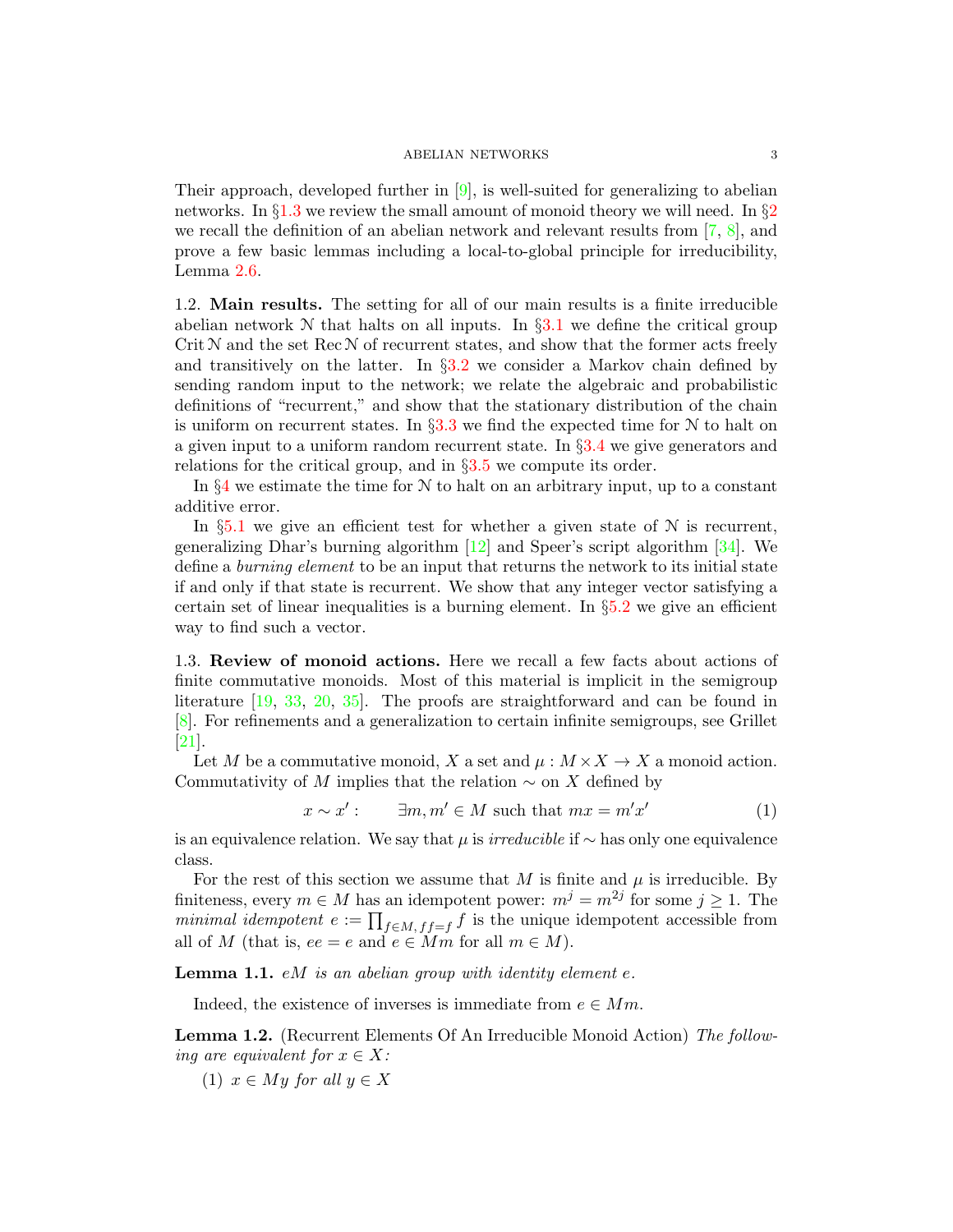(2)  $x \in M(mx)$  for all  $m \in M$ (3)  $x \in mX$  for all  $m \in M$ (4)  $x \in eX$  $(5) x = ex$ 

An element  $x \in X$  is called *recurrent* if it satisfies the equivalent conditions of Lemma [1.2.](#page-2-1) To explain this terminology, suppose we are given a probability distribution  $\alpha$  on M such that  $\{m \in M : \alpha(m) > 0\}$  generates M as a monoid, and consider the Markov chain on  $X$  that transitions from  $x$  to  $mx$  with probability  $\alpha(m)$ . The states x satisfying the equivalent conditions of Lemma [1.2](#page-2-1) are precisely those visited infinitely often by the Markov chain (see §[3.2\)](#page-11-0).

We say that  $m \in M$  acts invertibly on a subset Y of X if the map  $y \mapsto my$  is a permutation of Y .

<span id="page-3-1"></span>**Lemma 1.3.** Every  $m \in M$  acts invertibly on eX.

We say that a monoid action  $\mu : M \times X \to X$  is *faithful* if there do not exist distinct elements  $m, m' \in M$  such that  $mx = m'x$  for all  $x \in X$ .

Let G be a group with identity element e. Recall that a group action  $G \times Y \to Y$ is called transitive if  $Gy = Y$  for all  $y \in Y$ , and is called free if for all  $g \neq e$  there does not exist  $y \in Y$  such that  $gy = y$ . If the action is both transitive and free, then for any two elements  $y, y' \in Y$  there is a unique  $g \in G$  such that  $gy = y'$ ; in particular,  $\#G = \#Y$ .

<span id="page-3-2"></span>**Theorem 1.4.** (Group Actions Arising From Monoid Actions) Let M be a finite commutative monoid and  $\mu : M \times X \to X$  an irreducible action. The restriction of  $\mu$  to eM  $\times$  eX is a transitive group action

$$
e\mu : eM \times eX \to eX.
$$

<span id="page-3-0"></span>In addition, if  $\mu$  is faithful, then e $\mu$  is free.

## 2. Abelian networks

We now recall the definition and basic properties of abelian networks, refering the reader to [\[7,](#page-24-3) [8\]](#page-24-6) for details.

2.1. Abelian processors. Let  $Q$  be a set of "states" and  $\text{End}(Q)$  the monoid of all set maps  $Q \to Q$  with the operation of composition. An abelian processor with input alphabet I and state space Q is a collection of maps  $(t_a)_{a \in I}$  where each  $t_a \in \text{End}(Q)$ , such that  $t_a t_b = t_b t_a$  for all  $a, b \in I$ . This commutativity implies axiom (i) from the introduction.

2.2. Abelian processors with output. So far an abelian processor can take input and change state. Next we will enable it to send output, so that it can pass messages to other processors in a network. If a processor has several neighbors in the network, we will allow it to pass a different message to each. So an abelian processor may have several output alphabets (one for each neighbor).

Let  $U$  be a set of "output feeds". An abelian processor with output alphabets  $(A_u)_{u\in U}$  has in addition to the state transition maps  $t_a$  a message passing function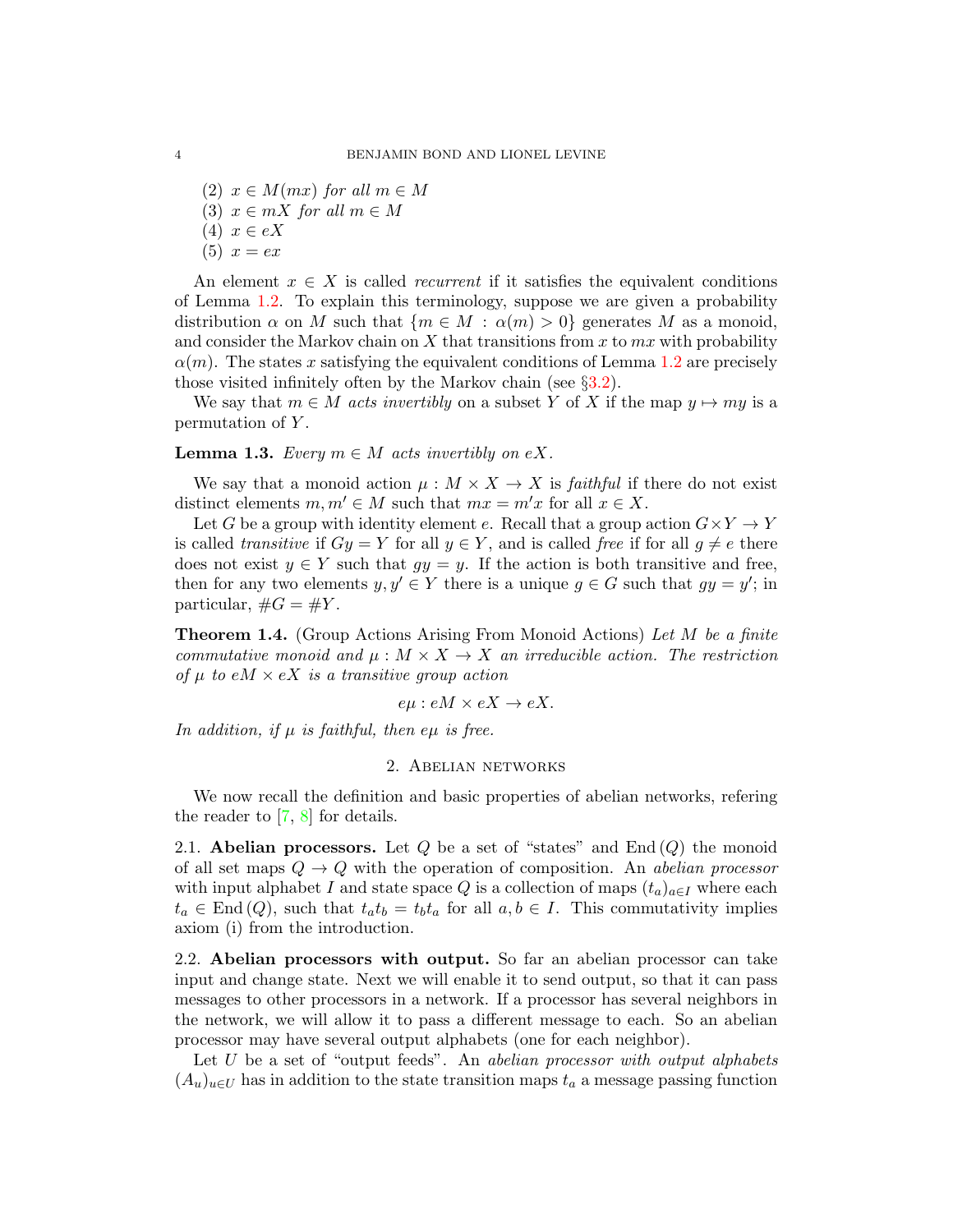$o_a^u: Q \to A_u^*$  for each  $a \in I$  and  $u \in U$ . Here  $A^*$  denotes the free monoid of all finite words in an alphabet A. These functions are required to satisfy a commutativity condition: namely, if two input words  $w, w' \in I^*$  are equal up to permutation, then for each  $u \in U$  the resulting output words in  $A_u^*$  are equal up to permutation. This condition is axiom (ii) from the introduction.

2.3. Abelian networks. An abelian network on a directed graph  $G = (V, E)$ with alphabet  $A = \sqcup_{v \in V} A_v$  and state space  $Q = \prod_{v \in V} Q_v$  is a collection  $(\mathcal{P}_v)_{v \in V}$ , where each  $\mathcal{P}_v$  is an abelian processor with input alphabet  $A_v$ , state space  $Q_v$  and output alphabets  $(A_u)_{(v,u)\in E}$  indexed by the outgoing edges from v. When  $\mathcal{P}_v$  in state  $q \in Q_v$  processes letter  $a \in A_v$ , it transitions to state  $t_a(q)$  and sends the message  $o_a^u(q)$  to each neighboring processor  $\mathcal{P}_u$ . Note that  $o_a^u(q)$  might be the empty word, which signifies that no message is sent.

The total state of an abelian network  $\mathcal{N} = (\mathcal{P}_v)_{v \in V}$  is described by an element  $\mathbf{q} \in Q$  indicating the internal states of all processors, together with a vector  $\mathbf{x} \in \mathbb{Z}^A$ indicating how many letters of each type are waiting to be processed. We use the notation **x**.q for this pair (in which the decimal point is meant to suggest that the states q represent "fractional letters" that have not yet been output). Note that A is a disjoint union, so each letter belongs to the input alphabet of a unique processor.

<span id="page-4-0"></span>2.4. Sandpiles, rotor networks, toppling networks. These will be our running examples of abelian networks. Let  $G = (V, E)$  be a finite directed graph and  $s \in V$  a vertex such that from every other vertex  $v \in V$  there is a directed path from v to s. Each processor  $\mathcal{P}_v$  has alphabet  $A_v = \{v\}$  and state space  $Q_v = \mathbb{Z}/r_v\mathbb{Z}$  for a positive integer  $r_v$  called the *threshold* of v. The state transition is  $t_v(q) = q + 1 \pmod{r_v}$ .

It remains to describe the message passing. In the networks  $\texttt{Sand}(G, s)$  and Rotor( $G, s$ ), processor  $\mathcal{P}_s$  is a *sink* (which means it has just one state and never passes any messages) and we take  $r_v = d_v$ , the outdegree of v, for all  $v \neq s$ . In the sandpile network  $\texttt{Sand}(G, s)$ , whenever processor  $\mathcal{P}_v$  transitions from state  $d_v - 1$  to state 0 it passes  $d_v$  letters: one letter u along each outgoing edge  $(v, u)$ . The message passing for the rotor network  $\text{Rot}(G, s)$  is specified by fixing an ordering  $e_1, \ldots, e_{d_v}$  of the outgoing edges from v. Whenever it transitions from state q to  $q + 1 \pmod{d_v}$ , processor  $\mathcal{P}_v$  passes exactly one letter, along the edge  $e_{q+1}$ .

Toppling networks are a generalization of sandpiles, where we allow  $r_v \neq d_v$ ; however, when processor  $\mathcal{P}_v$  in a toppling network transitions from state  $r_v - 1$  to state 0, it passes  $d_v$  letters just as in a sandpile network: one letter u along each outgoing edge  $(v, u)$ . The importance of the sink s in  $\texttt{Sand}(G, s)$  and  $\texttt{Rotor}(G, s)$ is to ensure the network halts on all inputs. Depending on the thresholds  $r_v$ , a toppling network may halt on all inputs even if no vertex is a sink.

Rotor and toppling networks are *unary*, meaning that each alphabet  $A_v$  is a singleton. See [\[7\]](#page-24-3) for two examples of non-unary abelian networks, oil and water and abelian mobile agents.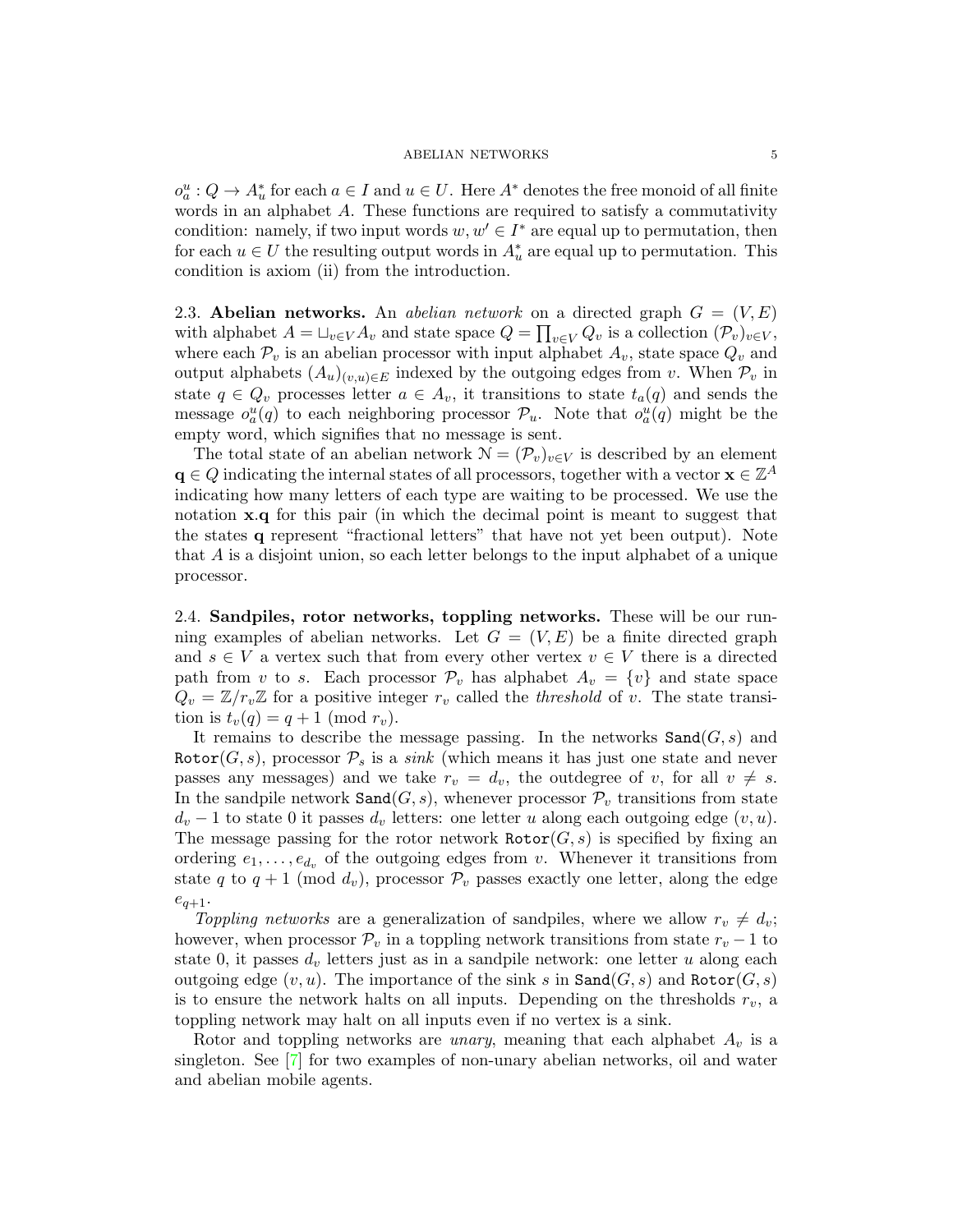2.5. Executions. An *execution* is a finite word  $w \in A^*$ . It prescribes an order in which letters are to be processed. We write  $\pi_w(\mathbf{x}.q)$  for the result of executing w starting from  $\mathbf{x} \cdot \mathbf{q}$ ; this is another pair  $\mathbf{x}' \cdot \mathbf{q}'$  that can be computed using the state transitions and message passing functions. It is important to note that some coordinates of  $x'$  may be negative! For example, if w consists of a single letter a and  $x_a = 0$ , and processing a does not cause any letters a to be passed, then  $x'_a = -1$ . The interpretation is that a processor was instructed to process letter a even though no letter a was present; the processor follows the instruction and keeps track of the "debt" that it is owed one letter a. Note however that messages passed from one processor to another are always nonnegative.

The axioms (see §[1.1\)](#page-1-0) of an abelian processor imply that  $\pi_w(\mathbf{x}.q)$  depends only on the vector  $|w| \in \mathbb{N}^A$  where  $|w|_a$  is the number of letters a in w. We write  $\pi_w$ and  $\pi_{|w|}$  interchangeably. Writing  $w = a_1 \cdots a_r$  and  $\pi_{a_1 \cdots a_i}(\mathbf{x}.q) = \mathbf{x}^i \cdot \mathbf{q}^i$ , we say that w is legal for **x**. $q$  if  $\mathbf{x}_{a_i}^{i-1} \geq 1$  for all  $i = 1, \ldots, r$ . We say that w is complete for **x**.q if  $x^r \le 0$  (inequalities between vectors are coordinatewise). In words, a legal execution is one that incurs no "debts," and a complete execution is one that removes all letters from the network. Note that if  $w$  is both legal and complete, then  $\mathbf{x}^i \geq \mathbf{0}$  for  $i = 1, \ldots, r - 1$  and  $\mathbf{x}^r = \mathbf{0}$ .

The least action principle  $[7, \text{Lemma } 4.3]$  says that if w is any legal execution for **x**.q and w' is any complete execution for **x**.q, then  $|w| \leq |w'|$ . It follows that  $|w|$  is the same for all complete legal executions of **x.q.** If there exists a complete legal execution for  $x.q$  then we say that N halts on input  $x.q$ . In this case the odometer [x.q] is defined as

$$
[\mathbf{x}.\mathbf{q}] := |w|
$$

where w is any complete legal execution for **x**.**q**. The odometer is a vector in  $\mathbb{N}^A$ whose ath coordinate is the total number of letters a processed.

The final state  $\mathbf{q}_v^r$  of each processor  $\mathcal{P}_v$  can be determined from its initial state  $\mathbf{q}_v$  and the odometer coordinates  $[\mathbf{x}.q]_a$  for  $a \in A_v$ , namely

<span id="page-5-0"></span>
$$
\mathbf{q}_v^r = \left(\prod_{a \in A_v} t_a^{[\mathbf{x} \cdot \mathbf{q}]_a} \right) \mathbf{q}_v.
$$
 (2)

where the product denotes composition of the commuting maps  $t_a$ . To make its dependence on **x** explicit we will use the notation  $\mathbf{x} \triangleright \mathbf{q}$  for the final state  $\mathbf{q}^r$ . Like the odometer  $[\mathbf{x}.q]$ , the state  $\mathbf{x} \triangleright \mathbf{q}$  depends only on  $\mathbf{x}$  and  $\mathbf{q}$  and not on the choice of complete legal execution.

2.6. The global action. Let  $N$  be an abelian network that halts on all inputs: that is,  $\mathbf{x} \cdot \mathbf{q}$  has a finite complete legal execution for all  $\mathbf{x} \in \mathbb{N}^A$  and all  $\mathbf{q} \in Q$ . We will see shortly that  $(\mathbf{x}, \mathbf{q}) \mapsto \mathbf{x} \triangleright \mathbf{q}$  defines a monoid action  $\mathbb{N}^A \times Q \to Q$ . This global action is the main object of interest in the present paper: we will use this action to define the critical group in §[3](#page-10-1) and characterize the recurrent states of this action in §[5.](#page-19-0) We have chosen the notation  $\triangleright$  to distinguish the global action from the *local action*  $\triangleright$  of  $[8]$ ; below we recall how  $\triangleright$  is defined and relate the two actions.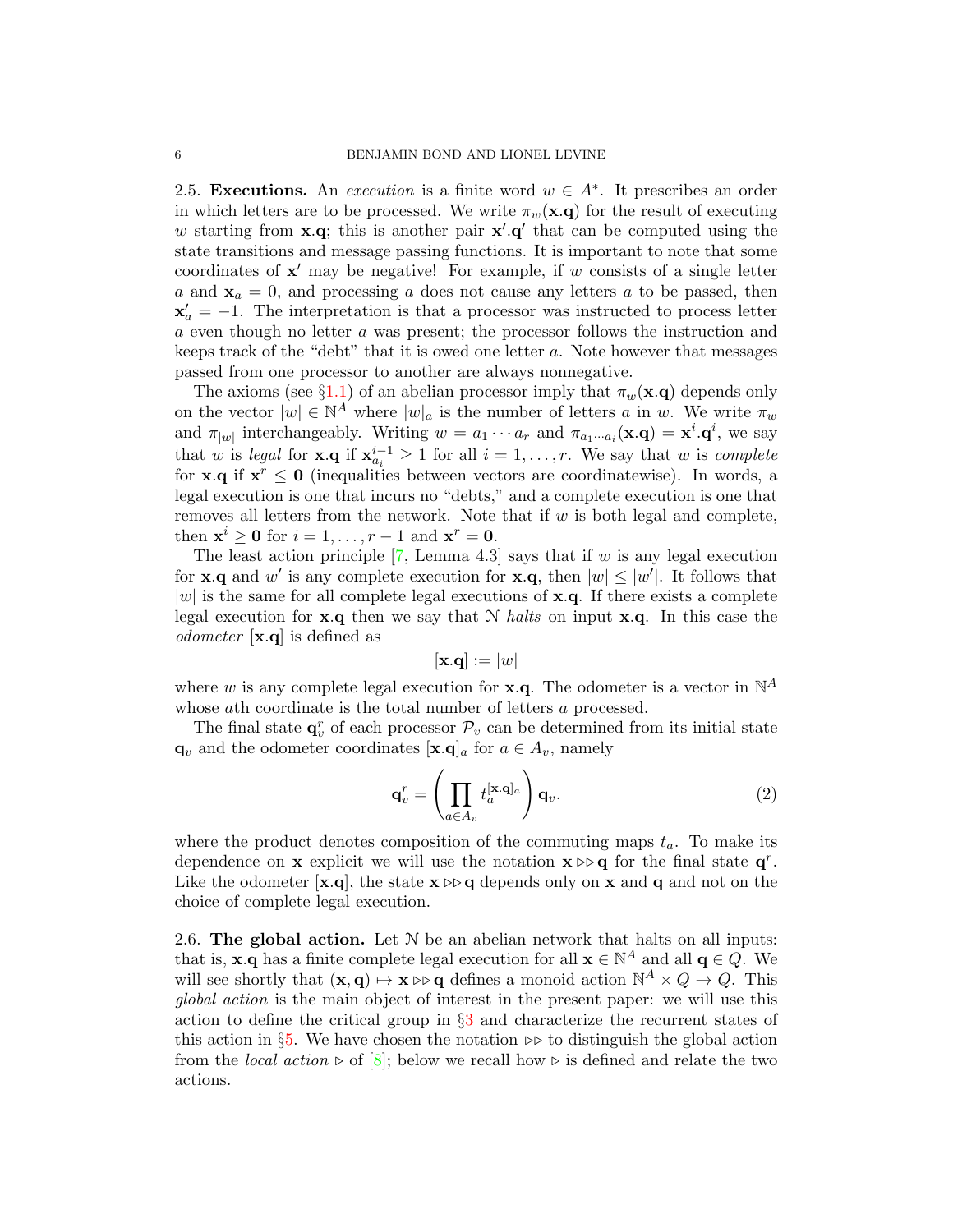<span id="page-6-0"></span>**Lemma 2.1.** If w is a legal execution from  $x.q$  to  $y.r$ , then

$$
x \mathbin\vartriangleright\!\!\triangleright q = y \mathbin\vartriangleright\!\!\triangleright r
$$

and

$$
[\mathbf{x}.\mathbf{q}] = |w| + [\mathbf{y}.\mathbf{r}].
$$

*Proof.* Let  $w'$  be a complete legal execution for  $y.r.$  Then the concatenation  $ww'$ is a complete legal execution for  $\mathbf{x}.\mathbf{q}$ .

The next lemma verifies that  $\triangleright \triangleright$  defines a monoid action of  $\mathbb{N}^A$  on  $Q$ .

<span id="page-6-1"></span>**Lemma 2.2.** For  $\mathbf{x}, \mathbf{y} \in \mathbb{N}^A$  and  $\mathbf{q} \in Q$  we have

$$
(\mathbf{x} + \mathbf{y}) \triangleright \triangleright \mathbf{q} = \mathbf{y} \triangleright \triangleright (\mathbf{x} \triangleright \triangleright \mathbf{q})
$$

and

$$
[(\mathbf{x} + \mathbf{y}).\mathbf{q}] = [\mathbf{x}.\mathbf{q}] + [\mathbf{y}.(\mathbf{x} \triangleright \triangleright \mathbf{q})].
$$

*Proof.* If w is a complete legal execution for  $x.q$ , then w is a legal execution from  $(\mathbf{x} + \mathbf{y})$ .  $\mathbf{q}$  to  $\mathbf{y}$ .  $(\mathbf{x} \triangleright \mathbf{q})$ . Since  $|w| = [\mathbf{x} \cdot \mathbf{q}]$  the result follows from Lemma [2.1.](#page-6-0)  $\Box$ 

2.7. The local action. In [\[8\]](#page-24-6) we defined a monoid action  $\triangleright$  of  $\mathbb{N}^A$  on  $\mathbb{Z}^A \times Q$ ,

$$
\mathbf{x} \triangleright (\mathbf{y}. \mathbf{q}) = \pi_{\mathbf{x}}((\mathbf{x} + \mathbf{y}). \mathbf{q}).
$$

This is called the *local action* because each processor  $\mathcal{P}_v$  processes only the letters that were added at v (namely  $x_a$  letters a for each  $a \in A_v$ ) and not any additional letters passed from other processors. We write  $\mathbf{x} \triangleright \mathbf{q}$  as a shorthand for  $\mathbf{x} \triangleright (0.\mathbf{q})$ .

The next lemma relates the local and global actions.

<span id="page-6-2"></span>Lemma 2.3. If  $x \triangleright q = y.r$ , then  $x \triangleright q = y \triangleright r$  and  $[x.q] = x + [y.r]$ .

*Proof.* If  $\mathbf{x} \triangleright \mathbf{q} = \mathbf{y} \cdot \mathbf{r}$  then there is a legal execution w from  $\mathbf{x} \cdot \mathbf{q}$  to  $\mathbf{y} \cdot \mathbf{r}$  with  $|w| = \mathbf{x}$ , so the result follows from Lemma [2.1.](#page-6-0)

One way to compute the global action  $\triangleright\triangleright$  is by iterative application of  $\triangleright$ : given  $\mathbf{x} \in \mathbb{N}^A$  and  $\mathbf{q} \in Q$ , set  $\mathbf{x}_0 = \mathbf{x}$  and  $\mathbf{q}_0 = \mathbf{q}$  and

$$
\mathbf{x}_n \cdot \mathbf{q}_n = \mathbf{x}_{n-1} \triangleright \mathbf{q}_{n-1} \tag{3}
$$

for  $n \geq 1$ . This amounts to making a particular choice of execution, called *parallel* update. In parallel update the execution occurs in rounds  $n = 1, 2, \ldots$  At the beginning of round n there are  $(\mathbf{x}_n)_a$  letters a waiting to be processed for each  $a \in A$ . During round n we execute a word  $w_n$  with  $|w_n| = \mathbf{x}_n$ . The concatenation  $w = w_1w_2 \cdots$  is a legal execution. Since N halts on all inputs, every legal execution is finite, so there is some N such that all words  $w_n$  for  $n > N$  are empty. Then  $\mathbf{x}_n = \mathbf{0}$  for all  $n \geq N$ , and  $w = w_1 \cdots w_N$  is a finite complete legal execution. In particular, the final state is given by

$$
\mathbf{x} \triangleright\triangleright \mathbf{q} = \mathbf{q}_N
$$

and the odometer is

$$
[\mathbf{x}.\mathbf{q}] = |w| = \sum_{n=1}^{N} \mathbf{x}_n.
$$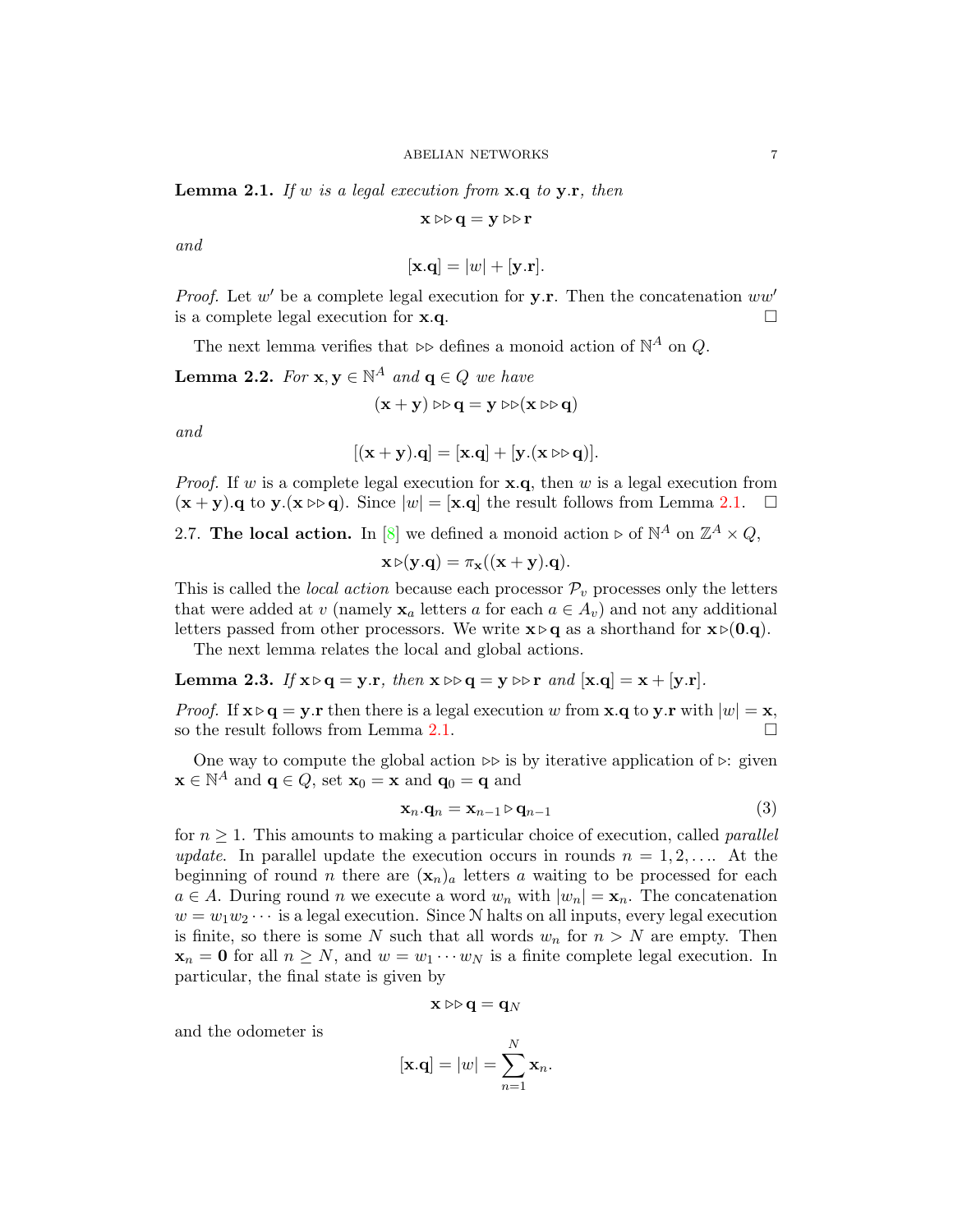We record a few more identities to be used later. We extend the domain of  $\triangleright\triangleright$ to  $\mathbb{N}^A \times Q$  by defining for  $\mathbf{y} \in \mathbb{N}^A$ 

$$
\mathbf{x} \triangleright \triangleright (\mathbf{y}. \mathbf{q}) := (\mathbf{x} + \mathbf{y}) \triangleright \triangleright \mathbf{q}.
$$

<span id="page-7-1"></span>**Lemma 2.4.** Given  $\mathbf{x} \in \mathbb{N}^A$  and  $\mathbf{q} \in Q$ , let  $\mathbf{k} = [\mathbf{x}.\mathbf{q}]$ . Then

- (i)  $\pi_{\mathbf{k}}(\mathbf{x}.\mathbf{q}) = \mathbf{0}.(\mathbf{x} \triangleright \mathbf{q})$
- (ii)  $\mathbf{k} \triangleright (\mathbf{x} \cdot \mathbf{q}) = \mathbf{k}.(\mathbf{x} \triangleright \triangleright \mathbf{q})$
- (iii)  $\mathbf{x} \triangleright \triangleright (\mathbf{y} \triangleright \mathbf{q}) = (\mathbf{x} + \mathbf{y}) \triangleright \triangleright \mathbf{q}$

*Proof.* Part (i) follows from the definition of  $\mathbf{x} \triangleright \mathbf{q}$ .

Part (ii) follows from (i) since

$$
\mathbf{k} \triangleright (\mathbf{x}.\mathbf{q}) = \pi_{\mathbf{k}}((\mathbf{x} + \mathbf{k}).\mathbf{q}) = \mathbf{k}.(\mathbf{x} \triangleright \triangleright \mathbf{q}).
$$

To prove part (iii), both states  $\mathbf{x} \triangleright (\mathbf{y} \triangleright \mathbf{q})$  and  $(\mathbf{x} + \mathbf{y}) \triangleright \mathbf{q}$  are the result of performing a complete legal execution for  $(x + y)$ .  $q$ , and any two complete legal executions for  $(x + y)$ . q result in the same final state.

<span id="page-7-3"></span>2.8. Local monoids. The *transition monoid* of an abelian processor with state space Q and transition maps  $t_a : Q \to Q$  is the submonoid  $M = \langle t_a \rangle_{a \in A} \subseteq$ End  $(Q)$ , where End  $(Q)$  is the monoid of all set maps  $Q \rightarrow Q$  with the operation of composition. Since M is defined as a submonoid of  $End(Q)$  it has a faithful monoid action  $M \times Q \rightarrow Q$ .

Each processor in an abelian network  $\mathcal{N} = (\mathcal{P}_v)_{v \in V}$  has a transition monoid

<span id="page-7-0"></span>
$$
M_v := \langle t_a \rangle_{a \in A_v} \subset \text{End}(Q_v). \tag{4}
$$

We call this  $M_v$  the *local monoid* at v. The product  $\prod_{v \in V} M_v$  acts coordinatewise on  $Q = \prod_{v \in V} Q_v$ . To relate this action to the global and local actions defined above, let  $t_v : \mathbb{N}^{A_v} \to M_v$  be the monoid homomorphism sending basis elements  $1_a$  to the commuting generators  $t_a$ , and (recalling  $A = \sqcup A_v$ ) write

$$
t:\mathbb{N}^A\to \prod_{v\in V}M_v
$$

for the Cartesian product of the maps  $t_v$ . Each  $t_v$  is surjective, so t is surjective. Equations [\(2\)](#page-5-0) (there is one equation for each  $v \in V$ ) can be written more succinctly as the single equation

<span id="page-7-4"></span>
$$
\mathbf{x} \triangleright \mathbf{q} = t([\mathbf{x}.q])\mathbf{q}.\tag{5}
$$

To relate t to the local action, note that if  $\mathbf{x} \triangleright \mathbf{q} = \mathbf{y} \cdot \mathbf{r}$  then  $\mathbf{r} = t(\mathbf{x})\mathbf{q}$ .

2.9. Global monoid. If  $N$  halts on all inputs, then we can view the entire network as a single abelian processor (see [\[7,](#page-24-3) Lemma 4.7]) with input alphabet  $A = \Box A_v$ and state space  $Q = \prod Q_v$ . In this case N has a *global monoid*, defined by

<span id="page-7-2"></span>
$$
M := \langle \tau_a \rangle_{a \in A} \subset \text{End}(Q) \tag{6}
$$

where  $\tau_a(\mathbf{q}) := 1_a \triangleright \mathbf{q}$ . Note that M is not the same as the product of local monoids  $\prod M_v$  of [\(4\)](#page-7-0): the local monoids depend only on the state transition maps  $t_a$ , but M depends also on the message passing functions (because  $\triangleright \triangleright$  does).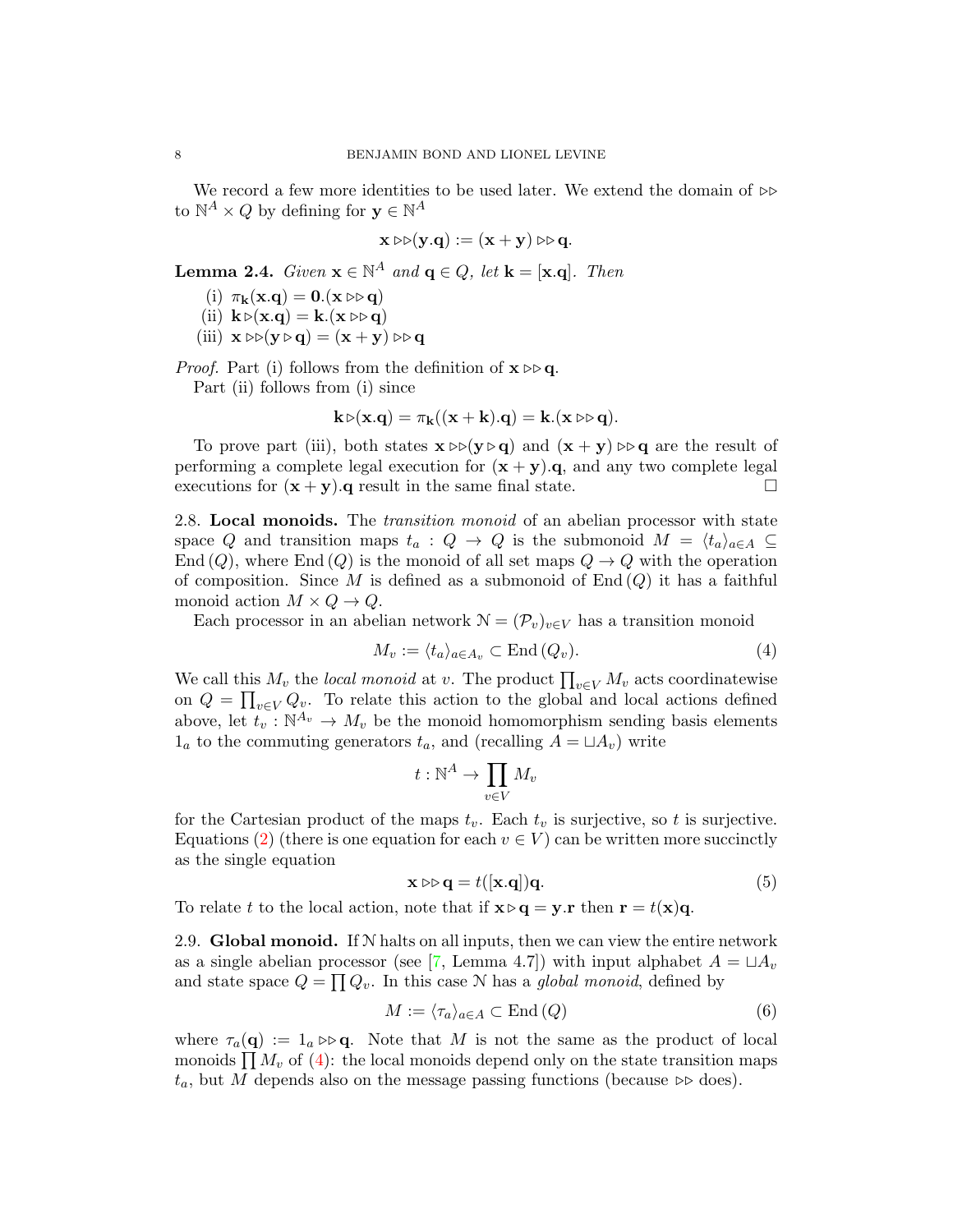Write

<span id="page-8-3"></span>
$$
\tau: \mathbb{N}^A \to M \tag{7}
$$

for the monoid homomorphism sending basis elements  $1_a$  to generators  $\tau_a$ . By Lemma [2.2](#page-6-1) we have  $\mathbf{x} \triangleright \mathbf{q} = \tau(\mathbf{x})\mathbf{q}$ .

If N is a finite abelian network (that is, V is finite, and the alphabet  $A_v$  and the state space  $Q_v$  of each processor are finite) then M is a finite commutative monoid. In this case we denote by e the minimal idempotent of  $M$  (§[1.3\)](#page-2-0). We will use the following property of e repeatedly.

<span id="page-8-1"></span>**Lemma 2.5.** For any  $\mathbf{x} \in \mathbb{N}^A$  there exists  $\mathbf{z} \geq \mathbf{x}$  such that  $\tau(\mathbf{z}) = e$ .

*Proof.* Since e is accessible from all of M we have  $\tau(\mathbf{x})m = e$  for some  $m \in M$ . Since  $\tau$  is surjective we have  $m = \tau(\mathbf{y})$  for some  $\mathbf{y} \in \mathbb{N}^A$ . Now take  $\mathbf{z} = \mathbf{x} + \mathbf{y}$ .  $\Box$ 

2.10. Locally irreducible implies globally irreducible. An abelian processor with transition monoid M and state space  $Q$  is called *irreducible* if the defining action  $M \times Q \rightarrow Q$  is irreducible (§[1.3\)](#page-2-0). Next we prove a local-to-global principle for irreducibility.

<span id="page-8-0"></span>**Lemma 2.6.** Let  $N = (\mathcal{P}_v)_{v \in V}$  be an abelian network that halts on all inputs. If each processor  $\mathcal{P}_v$  is irreducible, then N is irreducible.

*Proof.* Let  $\mathbf{q}, \mathbf{q}' \in Q$ . For each  $v \in V$ , since  $\mathcal{P}_v$  is irreducible, there exist  $m_v, m'_v \in$  $M_v$  such that  $m_v \mathbf{q}_v = m'_v \mathbf{q}'_v$ . Since t is surjective we can choose  $\mathbf{x}, \mathbf{x}' \in \mathbb{N}^A$  with  $t(\mathbf{x}) = m$  and  $t(\mathbf{x}') = m'$ . Write

$$
\mathbf{x} \triangleright \mathbf{q} = \mathbf{y}.\mathbf{r}, \qquad \mathbf{x}' \triangleright \mathbf{q}' = \mathbf{y}'.\mathbf{r}'
$$

where  $\mathbf{r} = \mathbf{r}'$  since  $\mathbf{r}_v = m_v \mathbf{q}_v = m'_v \mathbf{q}'_v = \mathbf{r}'_v$  for all  $v \in V$ . Then by Lemma [2.4\(](#page-7-1)iii),

$$
(\mathbf{x} + \mathbf{y}') \triangleright \mathbf{q} = \mathbf{y}' \triangleright \mathbf{p}(\mathbf{x} \triangleright \mathbf{q})
$$
  
\n
$$
= \mathbf{y}' \triangleright \mathbf{p}(\mathbf{y}.\mathbf{r})
$$
  
\n
$$
= (\mathbf{y} + \mathbf{y}') \triangleright \mathbf{r}
$$
  
\n
$$
= \mathbf{y} \triangleright \mathbf{p}(\mathbf{y}'.\mathbf{r})
$$
  
\n
$$
= \mathbf{y} \triangleright \mathbf{p}(\mathbf{x}' \triangleright \mathbf{q}')
$$
  
\n
$$
= (\mathbf{x}' + \mathbf{y}) \triangleright \mathbf{p} \mathbf{q}'.
$$

Hence  $\tau(\mathbf{x}+\mathbf{y}')\mathbf{q} = \tau(\mathbf{x}'+\mathbf{y})\mathbf{q}'$ , so the global action  $M \times Q \to Q$  is irreducible.  $\Box$ 

In light of Lemma [2.6](#page-8-0) we will drop "locally" from "locally irreducible" when referring to an abelian network that halts on all inputs.

<span id="page-8-2"></span>2.11. Total kernel and production matrix. In  $[8]$  we used the local action to associate two basic algebraic objects to an irreducible abelian network, the total kernel K and production map  $P: K \to \mathbb{Z}^A$ . Together K and P constitute a kind of coarse-grained description of an abelian network: They do not specify the network in full detail, but they capture its "large scale" features (for instance, the asymptotic behavior on large inputs). In this paper we will see that many properties of interest depend only on K and P.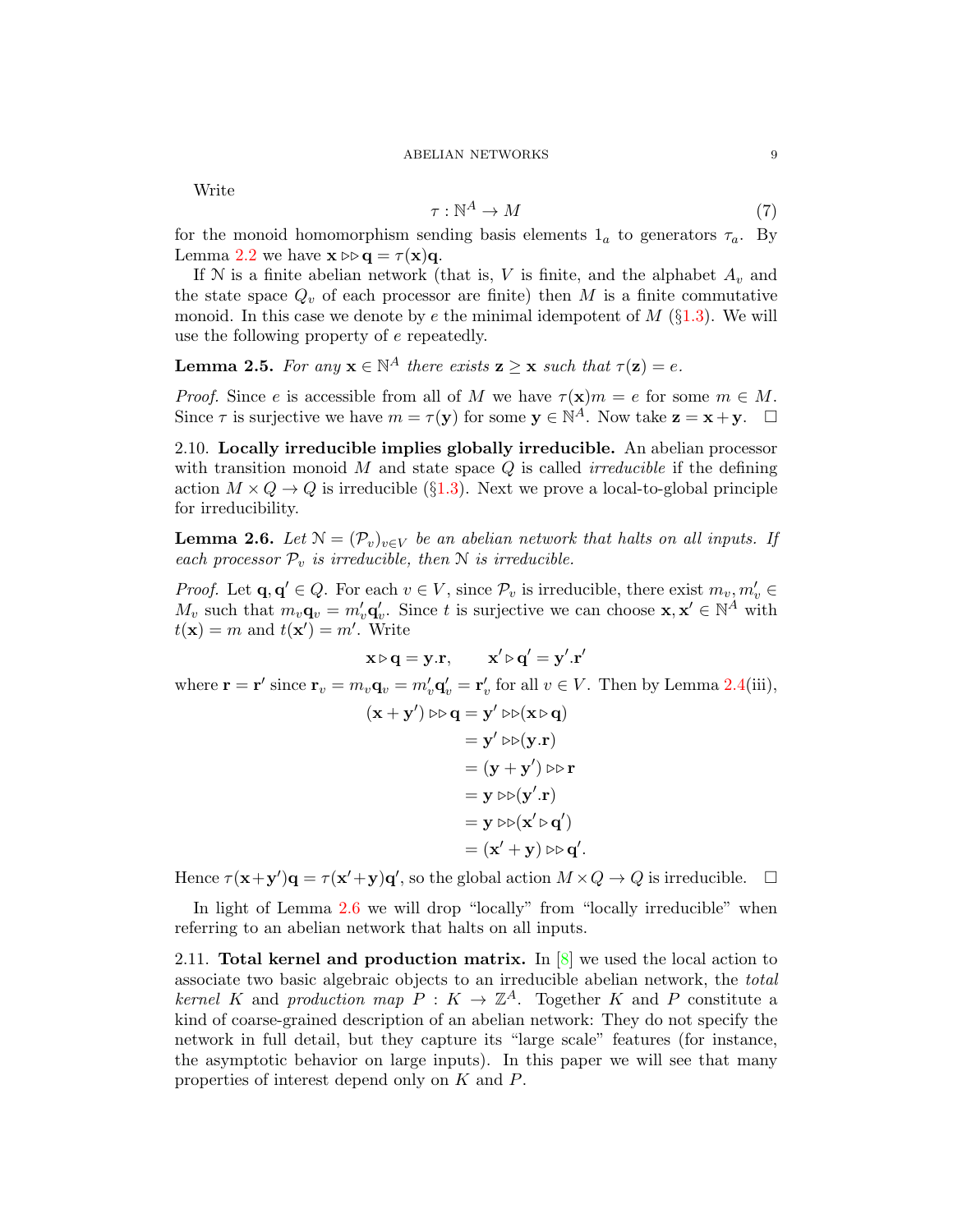Let  $e_v$  be the minimal idempotent of the local monoid  $M_v$ . A state  $q \in Q$  is called *locally recurrent* if  $\mathbf{q}_v \in e_v Q_v$  for all  $v \in V$ . By Lemma [1.3,](#page-3-1) each  $m \in M_v$ acts invertibly on  $e_vQ_v$ , so we have a group action of  $\mathbb{Z}^{A_v}$  on  $e_vQ_v$ . The total kernel is defined as

$$
K = \prod_{v \in V} K_v \subset \mathbb{Z}^A
$$

where  $K_v$  is the kernel of the action  $\mathbb{Z}^{A_v} \times e_v Q_v \to e_v Q_v$ . For example, in the case of a sandpile network (§[2.4\)](#page-4-0) we have  $e_vQ_v = Q_v = \{0, 1, \ldots, d_v - 1\}$  (all states are locally recurrent) and  $\mathbb{Z}^{A_v} = \mathbb{Z}$  acts by  $q \mapsto q + 1 \pmod{d_v}$ . So in this case  $K_v = d_v \mathbb{Z}$ .

If  $N$  is a finite abelian network, then its total kernel  $K$  is a finite index subgroup of  $\mathbb{Z}^A$  ([\[8,](#page-24-6) Lemma 4.5]). In particular, it is generated as a group by  $K \cap \mathbb{N}^A$ . The nonnegative points in K can be characterized as follows.

<span id="page-9-0"></span>**Lemma 2.7.** [\[8,](#page-24-6) Lemma 4.8] If N is finite and irreducible, then the following are equivalent for  $\mathbf{x} \in \mathbb{N}^A$ .

- (1)  $t(\mathbf{x})\mathbf{q} = \mathbf{q}$  for some locally recurrent **q**.
- (2)  $t(\mathbf{x})\mathbf{q} = \mathbf{q}$  for all locally recurrent q.
- (3)  $\mathbf{x} \in K$ .

The total kernel depends only on the state transition maps. Next we define the production map, which depends also on the message passing functions. Given a locally recurrent state **q** and a vector  $\mathbf{k} \in K \cap \mathbb{N}^A$  we have

<span id="page-9-1"></span>
$$
\mathbf{k} \triangleright \mathbf{q} = P_{\mathbf{q}}(\mathbf{k}).\mathbf{q} \tag{8}
$$

for some vector  $P_{\mathbf{q}}(\mathbf{k}) \in \mathbb{N}^A$ .

Nonnegative elements of the total kernel can be thought of as reset vectors: if  $\mathbf{k} \in K \cap \mathbb{N}^A$  then processing  $\mathbf{k}_a$  letters a for all  $a \in A$  returns all processors to their initial (locally recurrent) states, and the vector  $P_{q}(\mathbf{k})$  specifies how many letters of each type are passed as a result. For example, in the case of a sandpile network, the vectors  $\{d_v 1_v\}_{v\in V}$  are an N-basis for K, and the production map is N-linear with

$$
P_{\mathbf{q}}(d_v 1_v) = \sum_{(v,u)\in E} 1_u.
$$

This equation just says that the local action of  $d<sub>v</sub>$  letters v is to send one letter u along each outgoing edge  $(v, u)$  and to return the processor at v to its initial state. Note that  $P_{q}$  does not depend on q in this example! The next lemma generalizes these two observations (linearity and independence of q) to a general abelian network.

**Lemma 2.8.** [\[8,](#page-24-6) Lemmas 4.6 and 4.9] Let  $N$  be a finite abelian network.

- (1)  $P_{\mathbf{q}}: K \cap \mathbb{N}^A \to \mathbb{N}^A$  extends to a group homomorphism  $K \to \mathbb{Z}^A$ .
- (2) If N is irreducible then  $P_{\mathbf{q}} = P_{\mathbf{r}}$  for all  $\mathbf{q}, \mathbf{r} \in Q$ .

In light of  $(2)$ , when  $N$  is irreducible we will often drop the subscript and denote the production map simply by  $P$ . In a slight abuse of notation, we also denote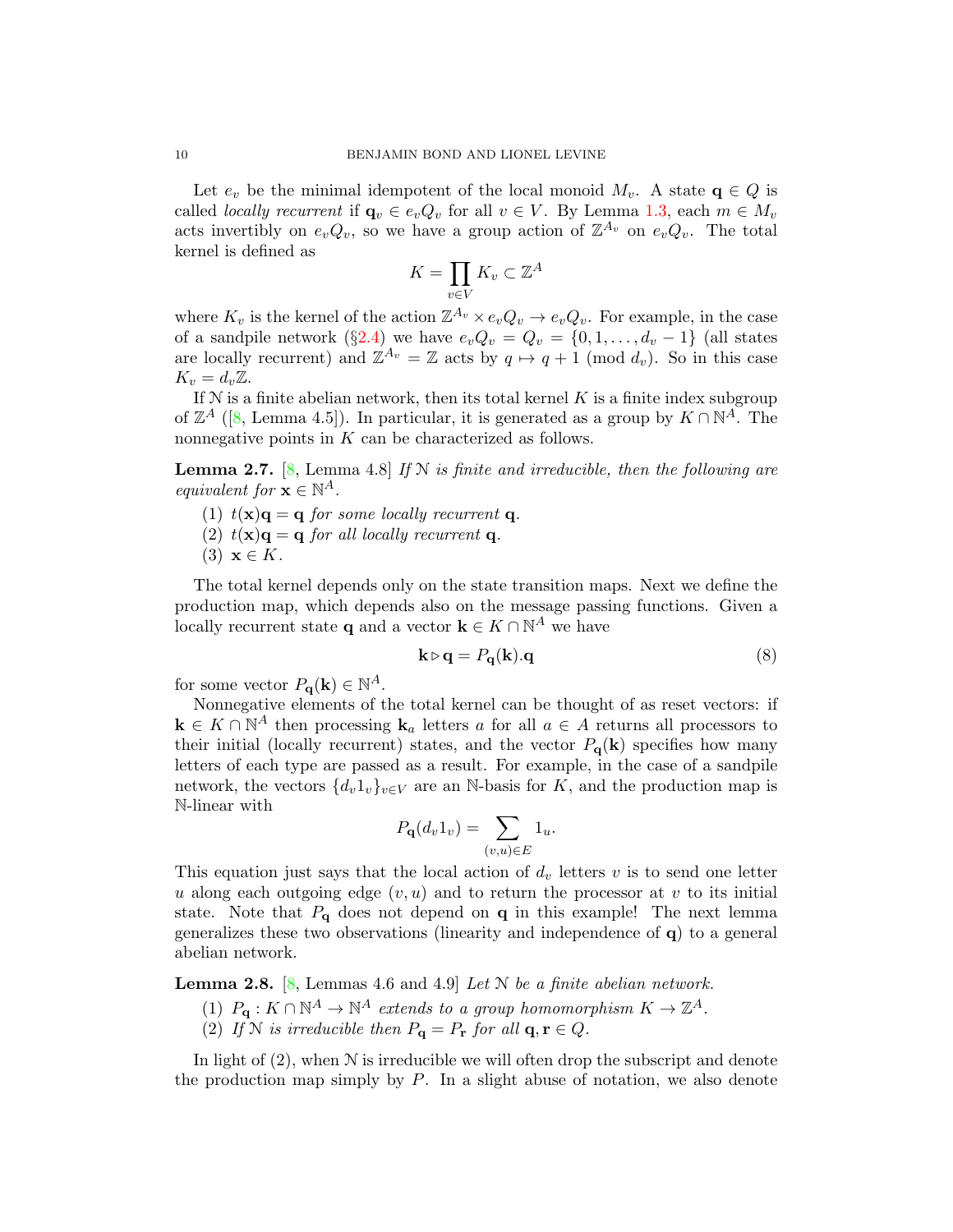by P the  $A \times A$  matrix of the linear map  $\mathbb{Q}^A \to \mathbb{Q}^A$  obtained by tensoring the production map with  $\mathbb{Q}$ . More explicitly, for any  $x \in \mathbb{Q}^A$  there exists n such that  $nx \in K$  and we set  $P(x) := (1/n)P(nx)$ . The Laplacian of N is defined as the  $A \times A$  matrix

<span id="page-10-3"></span>
$$
L = (I - P)D \tag{9}
$$

where I is the  $A \times A$  identity matrix and D is the diagonal matrix with diagonal entries

<span id="page-10-4"></span>
$$
r_a = \min\{m \ge 1 : m1_a \in K\}.
$$
 (10)

This set is nonempty because K is a finite index subgroup of  $\mathbb{Z}^A$ . For example, in a sandpile network (§[2.4\)](#page-4-0) we have  $r_a = d_a$ , the outdegree of vertex a. In general one can think of  $r_a$  as a "reset number": If  $a \in A_v$  then inputting  $r_a$  letters a resets processor  $\mathcal{P}_v$  to its initial (locally recurrent) state.

<span id="page-10-2"></span>**Theorem 2.9.** [\[8,](#page-24-6) Theorem 5.6 and Corollary 6.4] Let  $\mathcal N$  be a finite irreducible abelian network  $N$  with production matrix  $P$  and Laplacian L. The following are equivalent.

- (1) N halts on all inputs.
- (2) The spectral radius of  $P$  is strictly less than 1.
- (3) All principal minors L are positive.

The proof in [\[8\]](#page-24-6) uses Dickson's Lemma and the Perron-Frobenius theorem. We sketch here just the equivalence of  $(1)$  and  $(2)$ . If P has Perron-Frobenius eigenvalue  $\lambda \geq 1$ , then the corresponding eigenvector is used to construct an input for which  $N$  fails to halt. Conversely, if  $N$  fails to halt on some input, then by Dickson's Lemma there exists a legal execution from some **y.q** to some **z.q** (with the same state q) satisfying  $z \ge y$ . This implies  $P(y) \ge y$  and hence  $\lambda \ge 1$ .

Regarding  $(3)$ , note that L need not be symmetric. A real square matrix with nonpositive off-diagonal entries and positive principal minors is called a toppling matrix (or "M-matrix"). The positive principal minor condition is one way to extend the notion of "positive definite" to non-symmetric matrices. Fiedler and Ptak [\[16,](#page-25-13) Theorem 4.3] list of thirteen equivalent conditions of which this is one. The classic example of a toppling matrix is the reduced Laplacian of a strongly connected directed graph. Extending theorems about graph Laplacians to toppling matrices is an ongoing topic of research [\[31,](#page-25-14) [22\]](#page-25-15).

## 3. CRITICAL GROUP

<span id="page-10-1"></span>The main results begin in this section. Throughout this section, we take N to be a finite irreducible abelian network that halts on all inputs.

<span id="page-10-0"></span>3.1. Action on recurrent states. Since the global monoid M of  $(6)$  is finite and commutative it has a minimal idempotent  $e$ , and  $eM$  is a finite abelian group with identity element  $e$  (see §[1.3\)](#page-2-0).

**Definition 3.1.** The *critical group* Crit  $N$  is the group  $eM$ .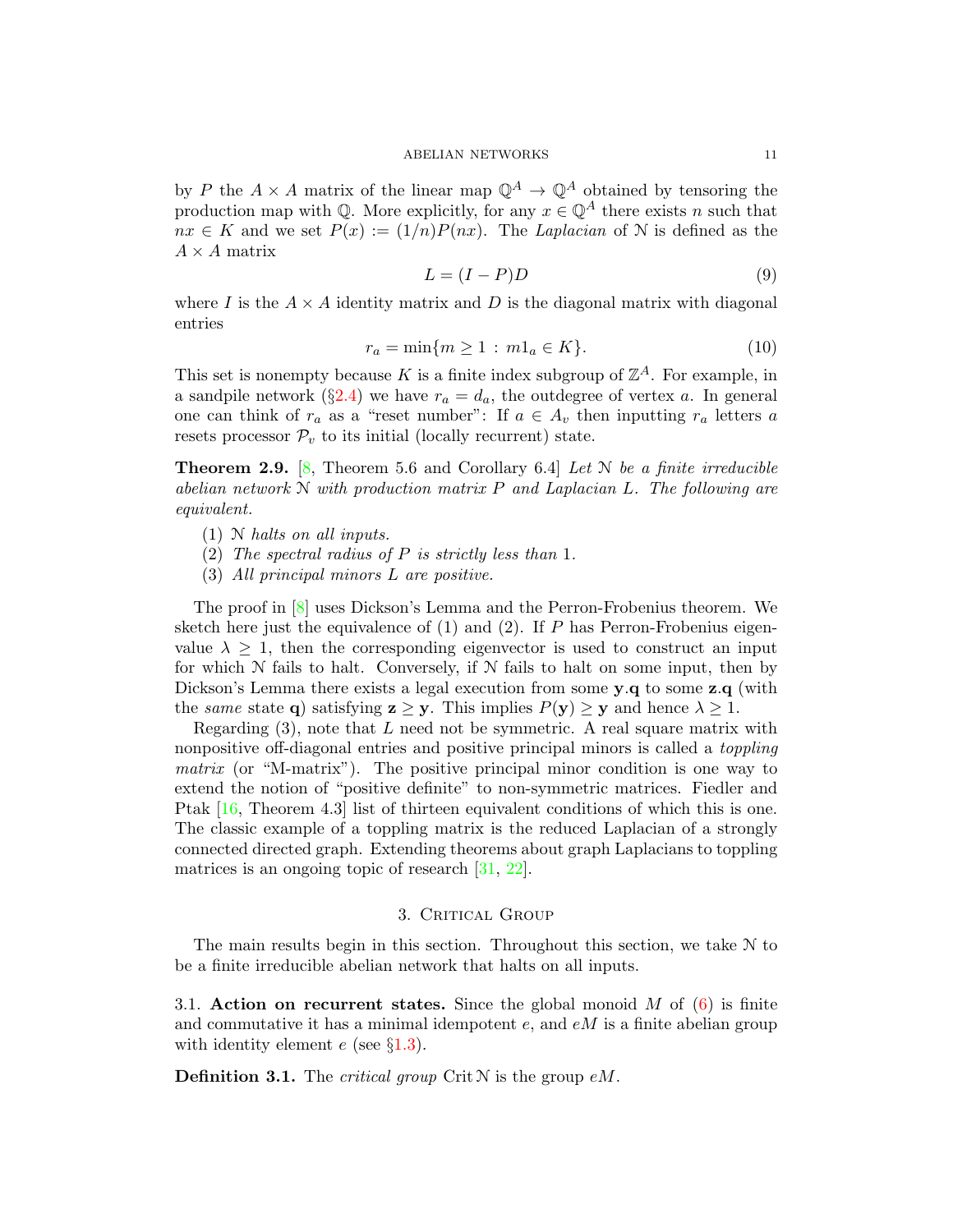**Definition 3.2.** A state  $x \in Q$  is recurrent if it satisfies the equivalent conditions of Lemma [1.2](#page-2-1) (for example,  $x = ex$ ) for the defining action  $M \times Q \rightarrow Q$ .

Denote by  $\text{Rec } \mathcal{N}$  the set of recurrent states of  $\mathcal{N}$ .

For example, if  $\mathcal{N} = \text{Rotor}(G, s)$  is a simple rotor network on a directed graph G with sink vertex s, then Rec  $N$  can be identified with spanning trees of G oriented toward s [\[23,](#page-25-16) Lemma 3.16]. The critical group of  $N$  is isomorphic to the sandpile group Crit Sand $(G, s)$  [\[32,](#page-25-4) [26\]](#page-25-6). We will deduce this isomorphism as a special case of Theorem [3.11,](#page-14-2) below.

The following theorem generalizes [\[23,](#page-25-16) Lemmas 3.13 and 3.17], where it was shown that Crit Rotor $(G, s)$  acts freely and transitively on the set of spanning trees of G oriented toward s.

<span id="page-11-5"></span>**Theorem 3.3.** Let  $N$  be a finite irreducible abelian network that halts on all inputs. The action of the critical group on recurrent states

 $Crit N \times Rec N \rightarrow Rec N$ 

is free and transitive. In particular,  $\#\mathrm{Crit}\,\mathcal{N} = \#\mathrm{Rec}\,\mathcal{N}$ .

*Proof.* Let M be the transition monoid of  $N$ , and let e be the minimal idempotent of M. Then Crit  $N = eM$  and Rec  $N = eQ$ . The monoid action  $M \times Q \rightarrow Q$ is faithful by definition and irreducible by Lemma [2.6.](#page-8-0) Hence the group action  $eM \times eQ \to eQ$  is free and transitive by Theorem [1.4.](#page-3-2)

<span id="page-11-0"></span>3.2. Markov chain. Next we formalize one way in which Crit  $N$  and its action on Rec N govern the "long term behavior" of N. Let  $\alpha$  be a probability distribution on the total alphabet A. Consider the Markov chain  $(q_n)_{n>0}$  on state space Q. where the initial state  $q_0$  can be arbitrary, and subsequent states are defined by

<span id="page-11-2"></span>
$$
\mathbf{q}_{n+1} = 1_{a_n} \triangleright \mathbf{q}_n, \qquad n \ge 0 \tag{11}
$$

where the inputs  $a_n \in A$  for  $n \geq 0$  are drawn independently at random with distribution  $\alpha$ .

Recall that q is called recurrent for the Markov chain if

<span id="page-11-1"></span>
$$
Pr(\mathbf{q}_n = \mathbf{q} \text{ for some } n \ge 1 \, | \, \mathbf{q}_0 = \mathbf{q}) = 1. \tag{12}
$$

Next we relate this notion of recurrence to the algebraic notion. Let  $M_{\alpha}$  be the submonoid of M generated by  $\{\tau_a : \alpha(a) > 0\}$ . We say that **q** is *accessible* from  $\mathbf{q}'$  if  $\mathbf{q} \in M_\alpha \mathbf{q}'$ . By the elementary theory of Markov chains, [\(12\)](#page-11-1) holds if and only if

<span id="page-11-3"></span>q is accessible from  $m\mathbf{q}$  for all  $m \in M_{\alpha}$  (13)

(here we are using the assumption that  $Q$  is finite). Mutual accessibility is an equivalence relation on  $Q$ . Its equivalence classes are called *communicating classes*.

Write  $e_{\alpha}$  for the minimal idempotent of  $M_{\alpha}$ .

<span id="page-11-4"></span>**Lemma 3.4.** q is recurrent for the Markov chain [\(11\)](#page-11-2) if and only if  $e_{\alpha} \mathbf{q} = \mathbf{q}$ .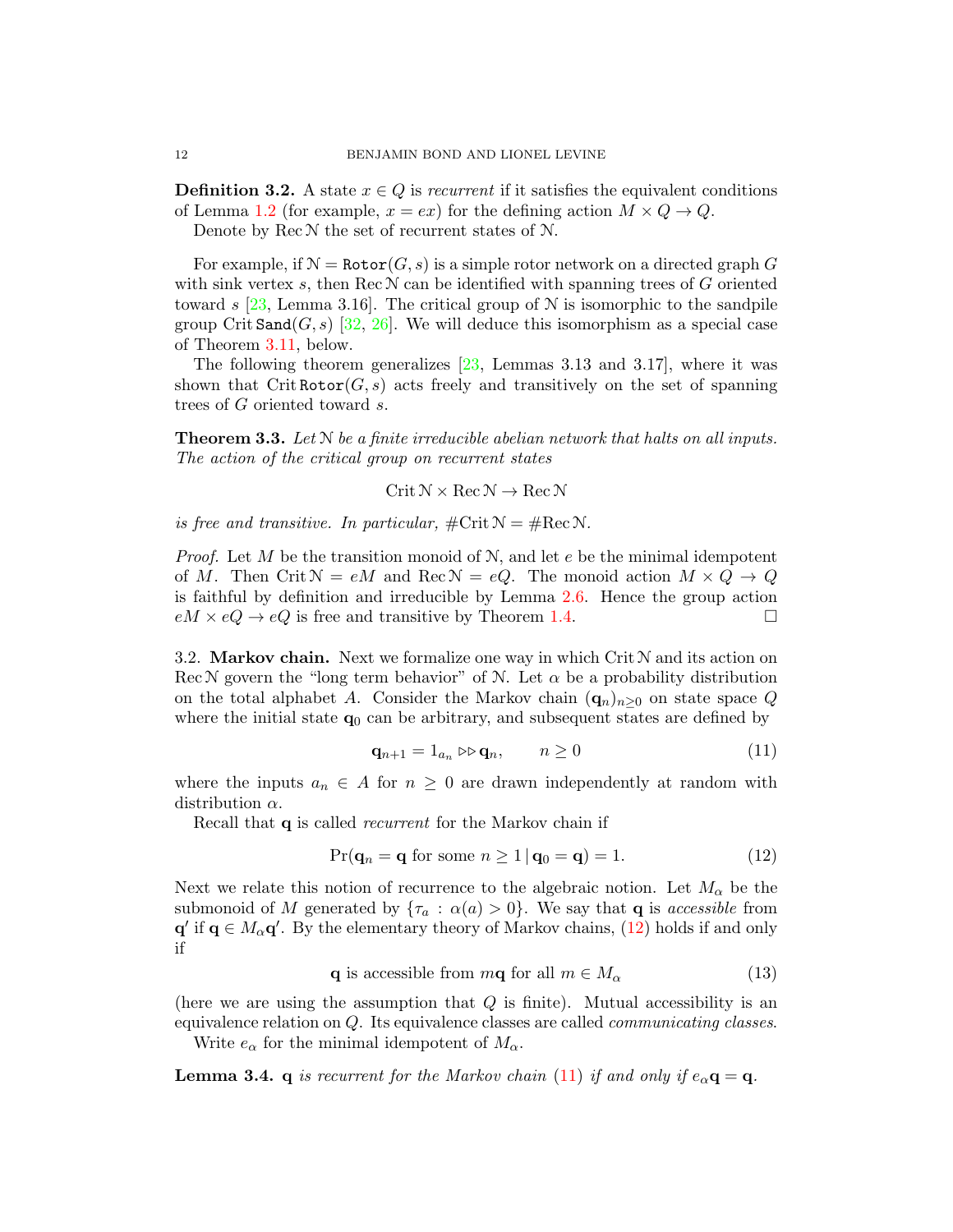*Proof.* Given  $m \in M_\alpha$ , let g be the inverse of  $e_\alpha m$  in the group  $e_\alpha M_\alpha$ . Since  $g = ge_{\alpha}$  we have  $gm = g(e_{\alpha}m) = e_{\alpha}$ , so for any  $\mathbf{q} \in Q$ 

$$
g(m\mathbf{q})=e_{\alpha}\mathbf{q}.
$$

Therefore if  $e_{\alpha}$ **q** = **q** then [\(13\)](#page-11-3) holds. Conversely, if (13) holds then in particular q is accessible from  $e_{\alpha} \mathbf{q}$ , so  $\mathbf{q} \in e_{\alpha} Q$  and hence  $e_{\alpha} \mathbf{q} = \mathbf{q}$ .

If the support of  $\alpha$  is too small, it may happen that  $e_{\alpha} \neq e$ , or it may happen that  $e_{\alpha} = e$  but  $e_{\alpha}$  is a proper subgroup of eM. We say that  $\alpha$  has *adequate* support if

$$
e_{\alpha}M_{\alpha}=eM.
$$

Note that this holds trivially if  $\alpha(a) > 0$  for all  $a \in A$  (in which case  $M_{\alpha} = M$ ).

<span id="page-12-1"></span>**Lemma 3.5.** If  $\alpha$  has adequate support, then Rec N is the unique communicating class of recurrent states for the Markov chain [\(11\)](#page-11-2).

*Proof.* If  $e_{\alpha}M_{\alpha} \subseteq eM$  then  $e_{\alpha} = e$ . By Lemma [3.4](#page-11-4) the set of recurrent states for the Markov chain is  $e_{\alpha}Q = eQ = \text{Rec N}$ .

By Theorem [3.3,](#page-11-5) the group  $eM$  acts transitively on Rec N, so if  $eM \subseteq e_{\alpha}M_{\alpha}$ then any two states of  $\text{Rec} \mathcal{N}$  are mutually accessible.

The next two theorems generalize results of [\[12\]](#page-25-2), where they are proved for sandpile networks.

<span id="page-12-3"></span>**Theorem 3.6.** For any  $\alpha$ , the uniform distribution on Rec N is stationary for the Markov chain [\(11\)](#page-11-2). If  $\alpha$  has adequate support, then the stationary distribution is unique.

*Proof.* Fix  $\mathbf{q}_0 \in \text{Rec} \mathcal{N}$ , and let g be uniform random element of Crit N. By The-orem [3.3,](#page-11-5)  $g \triangleright \mathsf{q}_0$  is a uniform random element of Rec N. If  $a \in A$  is independent of g, then  $\tau_a$ g is also a uniform random element of Crit N; hence if  $\mathbf{q}_n$  is uniform on Rec N, then  $q_{n+1}$  is again uniform on Rec N.

If  $\alpha$  has adequate support, then Rec  $\mathcal N$  is the unique recurrent communicating class by Lemma [3.5,](#page-12-1) so the stationary distribution is unique.  $\Box$ 

<span id="page-12-0"></span>3.3. Expected time to halt. Recall our assumptions that  $N$  is finite and irreducible and halts on all inputs. In particular, the production matrix  $P$  is well defined and has spectral radius  $\lt 1$  by Theorem [2.9,](#page-10-2) so  $I-P$  is invertible where I is the  $A \times A$  identity matrix. Our next result gives an interpretation for the entry  $(I - P)^{-1}_{ab}$ : it is the expected number of letters a processed before the network halts, when one letter  $b$  is input to a uniform recurrent state.

<span id="page-12-2"></span>Theorem 3.7. (Expected Time To Halt) Let q be a uniform random element of Rec N. Then for all  $\mathbf{x} \in \mathbb{N}^A$  we have

$$
\mathbb{E}[\mathbf{x}.\mathbf{q}] = (I - P)^{-1}\mathbf{x}.
$$

Later, in Theorem [4.2,](#page-18-1) we will bound the difference  $[\mathbf{x}, \mathbf{q}] - \mathbb{E}[\mathbf{x}, \mathbf{q}]$ . To build up to the proofs of these results, consider the group homomorphism

$$
\phi:\mathbb{Z}^A\to\mathop{\rm Crit}\nolimits\mathcal{N}
$$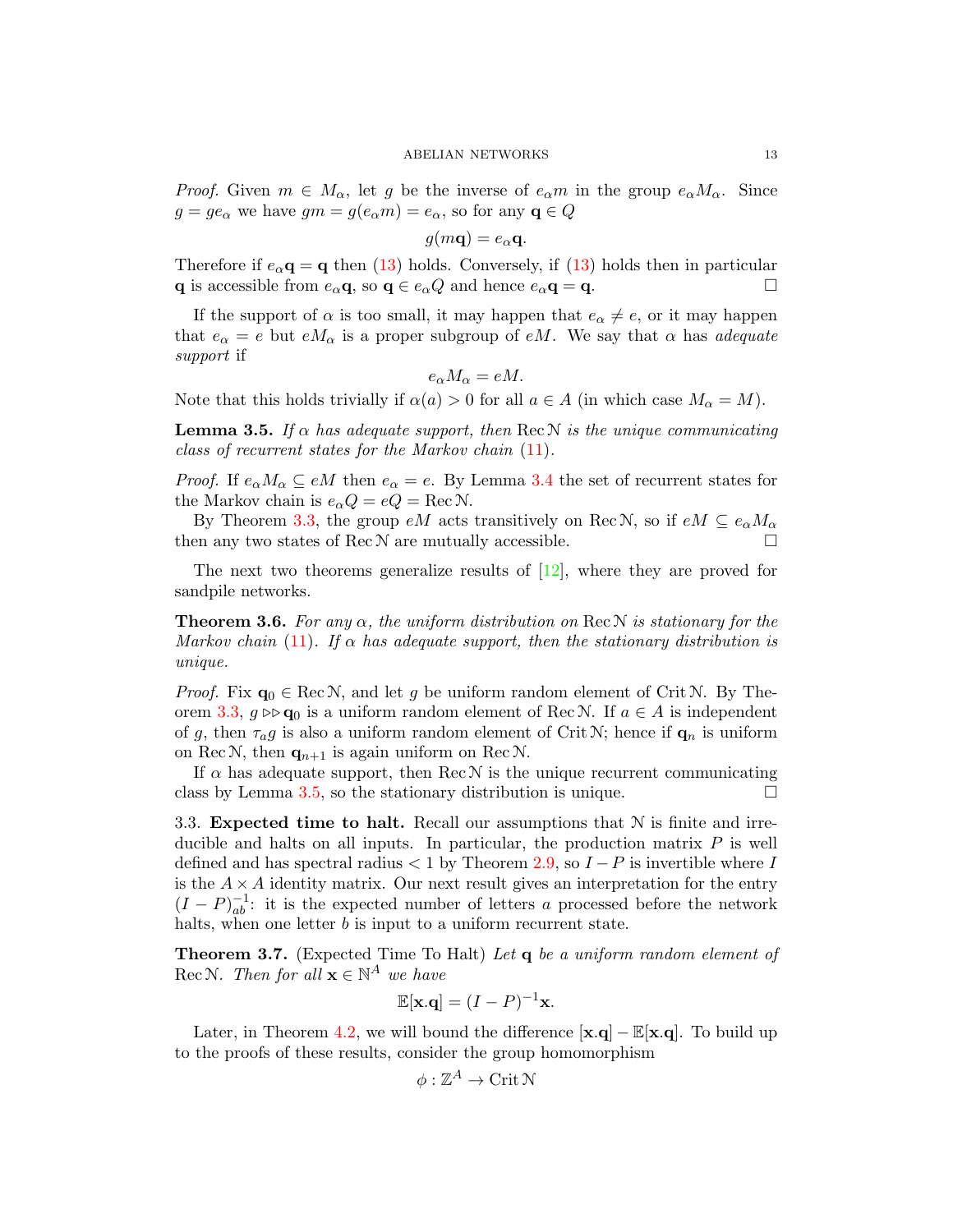defined on generators by  $\mathbf{1}_a \mapsto e\tau_a$  for each  $a \in A$ . For  $x \in \mathbb{N}^A$  and  $\mathbf{q} \in Q$  we have

<span id="page-13-0"></span>
$$
\phi(\mathbf{x})\mathbf{q} = \left(\prod_{a \in A} (e\tau_a)^{\mathbf{x}_a}\right)\mathbf{q} = \left(\prod_{a \in A} \tau_a^{\mathbf{x}_a}\right) e\mathbf{q} = \mathbf{x} \triangleright e\mathbf{q}.
$$
 (14)

First we observe that input vectors in the kernel of  $\phi$  act trivially on recurrent states.

<span id="page-13-2"></span>**Lemma 3.8.** If  $\mathbf{x} \in (\ker \phi) \cap \mathbb{N}^A$  and  $\mathbf{q} \in \text{Rec} \mathcal{N}$ , then  $\mathbf{x} \triangleright \mathbf{q} = \mathbf{q}$ .

*Proof.* For  $q \in \text{Rec} \mathcal{N}$  we have  $q = eq$ . Now by [\(14\)](#page-13-0), since  $\phi(\mathbf{x}) = e$ ,

$$
\mathbf{x} \triangleright \triangleright \mathbf{q} = \mathbf{x} \triangleright \triangleright \mathbf{e} \mathbf{q} = \phi(\mathbf{x})\mathbf{q} = \mathbf{e}\mathbf{q} = \mathbf{q}.
$$

Write  $e_v$  for the minimal idempotent of the local monoid  $M_v$  (§[2.8\)](#page-7-3).

<span id="page-13-1"></span>**Lemma 3.9.** (Recurrent Implies Locally Recurrent) If  $e\mathbf{q} = \mathbf{q}$  then  $e_v\mathbf{q}_v = \mathbf{q}_v$ for all  $v \in V$ .

*Proof.* By Lemma [2.5](#page-8-1) there exists  $z \ge 1$  be such that  $\tau(z) = e$ . Let  $u = [z,q] \ge 1$ . For each  $v \in V$  let  $y_v \in \mathbb{N}^{A_v}$  be such that  $t_v(y_v) = e_v$ . Then for all sufficiently large n we have  $n\mathbf{u}_v \geq \mathbf{y}_v$  and hence  $t_v(n\mathbf{u}_v) \in e_v M_v$ . Since  $e_v M_v$  is a finite group, there exists  $n_v \in \mathbb{N}$  such that  $t_v(n_v \mathbf{u}_v) = e_v$ .

Now if  $e\mathbf{q} = \mathbf{q}$  then for all  $n \in \mathbb{N}$  we have  $(n\mathbf{z}) \triangleright \mathbf{q} = \mathbf{q}$  and  $[n\mathbf{z}, \mathbf{q}] = n\mathbf{u}$  by Lemma [2.2,](#page-6-1) and hence  $t(n\mathbf{u})\mathbf{q} = \mathbf{q}$  by [\(5\)](#page-7-4). Taking  $n = n_v$  we obtain

$$
e_v \mathbf{q}_v = t_v(n_v \mathbf{u}_v) \mathbf{q}_v = \mathbf{q}_v.
$$

The converse of Lemma [3.9](#page-13-1) is usually false: For example, all states of  $\text{Rotor}(G, s)$ and  $\text{Sand}(G, s)$  are locally recurrent, but states of the former containing an oriented cycle of rotors are not recurrent, nor are states of the latter containing "forbidden" subconfigurations (the simplest of which is a pair of adjacent vertices both in state 0). Theorem [3.20](#page-17-0) gives conditions when the converse does hold.

Now we come to the main ingredient in the proof of Theorem [3.7:](#page-12-2) if the network starts in a locally recurrent state  $q$  and halts in the same state  $q$ , then the odometer  $[x,q]$  belongs to the total kernel K.

<span id="page-13-3"></span>**Lemma 3.10.** Fix  $\mathbf{x} \in \mathbb{N}^A$  and a locally recurrent state  $\mathbf{q} \in Q$ . Let  $\mathbf{k} = [\mathbf{x} \cdot \mathbf{q}]$ . If  $\mathbf{x} \triangleright \mathbf{q} = \mathbf{q}$ , then  $\mathbf{k} \in K$  and  $\mathbf{x} = (I - P)\mathbf{k}$ .

*Proof.* If  $\mathbf{x} \triangleright \mathbf{q} = \mathbf{q}$ , then  $t(\mathbf{k})\mathbf{q} = \mathbf{q}$  by equation [\(5\)](#page-7-4). By Lemma [2.7](#page-9-0) it follows that  $k \in K$ . Now by Lemma [2.4\(](#page-7-1)ii) and the definition [\(8\)](#page-9-1) of the production matrix,

$$
\mathbf{k}.\mathbf{q} = \mathbf{k} \triangleright (\mathbf{x}.\mathbf{q}) = (P(\mathbf{k}) + \mathbf{x}).\mathbf{q}
$$

Hence  $\mathbf{k} = P(\mathbf{k}) + \mathbf{x}$ .

*Proof of Theorem [3.7.](#page-12-2)* Since Crit N is a finite group, for any  $\mathbf{x} \in \mathbb{Z}^A$  there is a positive integer n such that  $n\mathbf{x} \in \text{ker }\phi$ . Fix  $\mathbf{q} \in \text{Rec } N$  and let  $\mathbf{k} = [n\mathbf{x} \cdot \mathbf{q}]$ . We have  $n\mathbf{x} \triangleright \mathbf{q} = \mathbf{q}$  by Lemma [3.8.](#page-13-2) Moreover **q** is locally recurrent by Lemma [3.9,](#page-13-1) so by Lemma [3.10](#page-13-3) it follows that  $n\mathbf{x} = (I - P)\mathbf{k}$ . In particular, since  $I - P$  is invertible, k does not depend on q.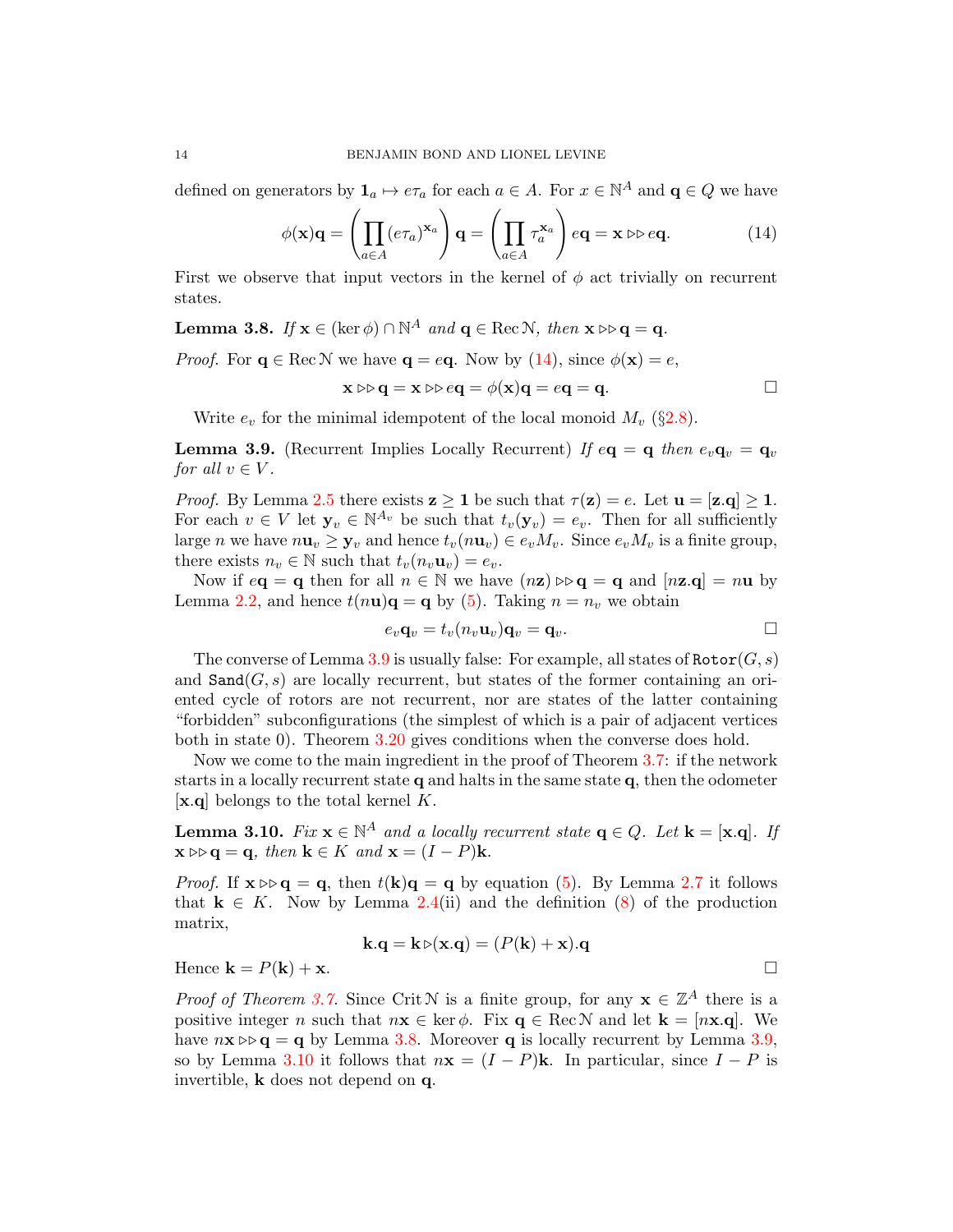Now by Lemma [2.2,](#page-6-1)

$$
\mathbf{k} = \sum_{j=0}^{n-1} [\mathbf{x}.(j\mathbf{x} \triangleright\triangleright \mathbf{q})].
$$

By Theorem [3.6,](#page-12-3) if **q** is uniform on Rec  $\mathcal N$  then  $j\mathbf{x} \triangleright \mathbf{q}$  is uniform on Rec  $\mathcal N$  for all  $j \in \mathbb{N}$ . Taking expectations, we obtain

$$
\mathbf{k} = \mathbb{E} \mathbf{k} = n \mathbb{E}[\mathbf{x} \cdot \mathbf{q}].
$$

Dividing by *n* yields the result.

<span id="page-14-1"></span>3.4. Generators and relations. In this section we give generators and relations for the critical group. The group homomorphism  $\phi : \mathbb{Z}^A \to \mathrm{Crit}\,\mathbb{N}$  sending  $a \mapsto e\tau_a$ is surjective, since Crit  $N = e\overline{M}$  and  $\overline{M}$  is generated by  $\{\tau_a\}_{a \in A}$ . To describe the kernel of  $\phi$  we will use the *production map* from §[2.11,](#page-8-2)

$$
P: K \to \mathbb{Z}^A
$$

where  $K \subset \mathbb{Z}^A$  is the total kernel. Write I for the inclusion  $K \hookrightarrow \mathbb{Z}^A$ .

<span id="page-14-2"></span>**Theorem 3.11.** The natural map  $\phi : \mathbb{Z}^A \to \text{Crit } \mathbb{N}$  induces an isomorphism of abelian groups

$$
\operatorname{Crit} \mathcal{N} \simeq \mathbb{Z}^A / (I - P) K.
$$

*Proof.* We must show that ker  $\phi = (I - P)K$ . Fix  $\mathbf{q} \in \text{Rec} \mathcal{N}$ . For any  $\mathbf{k} \in K \cap \mathbb{N}^A$ we have

$$
\mathbf{k} \triangleright \mathbf{q} = P(\mathbf{k}).\mathbf{q}
$$

so  $\mathbf{k} \triangleright \mathbf{q} = P(\mathbf{k}) \triangleright \mathbf{q}$  by Lemma [2.3.](#page-6-2) Hence  $\phi(\mathbf{k})\mathbf{q} = \phi(P(\mathbf{k}))\mathbf{q}$  by [\(14\)](#page-13-0). By Theorem [3.3](#page-11-5) the action of Crit N on Rec N is free, so we conclude  $\phi(\mathbf{k}) = \phi(P(\mathbf{k}))$ . This shows that  $(I - P)$ **k**  $\in$  ker  $\phi$  for all **k**  $\in K \cap \mathbb{N}^A$ . Since K is generated as a group by  $K \cap \mathbb{N}^A$ , it follows that  $(I - P)K \subset \text{ker }\phi$ .

To show the reverse inclusion, given  $\mathbf{x} \in (\ker \phi) \cap \mathbb{N}^A$  we have  $\phi(\mathbf{x}) = e$  and hence  $\mathbf{x} \triangleright e \mathbf{q} = e\mathbf{q}$  for all  $\mathbf{q} \in Q$  by [\(14\)](#page-13-0). By Lemma [3.10,](#page-13-3)  $\mathbf{x} = (I - P)\mathbf{k}$  where  $\mathbf{k} = [\mathbf{x}.\mathit{eq}] \in K$ . It follows that  $(\ker \phi) \cap \mathbb{N}^A \subset (I - P)K$ . Since Crit N is finite, ker  $\phi$  is a full rank subgroup of  $\mathbb{Z}^A$ , so it is generated as a group by (ker  $\phi$ )  $\cap \mathbb{N}^A$ , which shows that ker  $\phi \subset (I - P)K$ .

Irreducible abelian networks  $N$  and  $N'$  on the same graph with the same total alphabet are called *homotopic*, written  $N \approx N'$ , if they have the same total kernel  $K$  and the same production map  $P$ . An example of homotopic networks are the sandpile and simple rotor networks on a connected graph  $G = (V, E)$ . These have total kernel  $K = \prod_{v \in V} (d_v \mathbb{Z})$  where  $d_v$  is the degree of vertex v: in the sandpile case processing  $d_v$  letters v causes v to topple exactly once, while in the rotor case it causes the rotor at  $v$  to serve each neighbor  $u$  of  $v$  exactly once. In both cases exactly one letter is sent to each neighbor, so the production map is given by  $P(\mathbf{k})_u = \sum_{(v,u)\in E} \mathbf{k}_v/d_v$ .

By Theorem  $3.11$  the critical group depends only on the total kernel K and production matrix P, so homotopic networks have isomorphic critical groups.

<span id="page-14-0"></span>Corollary 3.12. If  $N \approx N'$ , then Crit  $N \simeq$  Crit  $N'$ .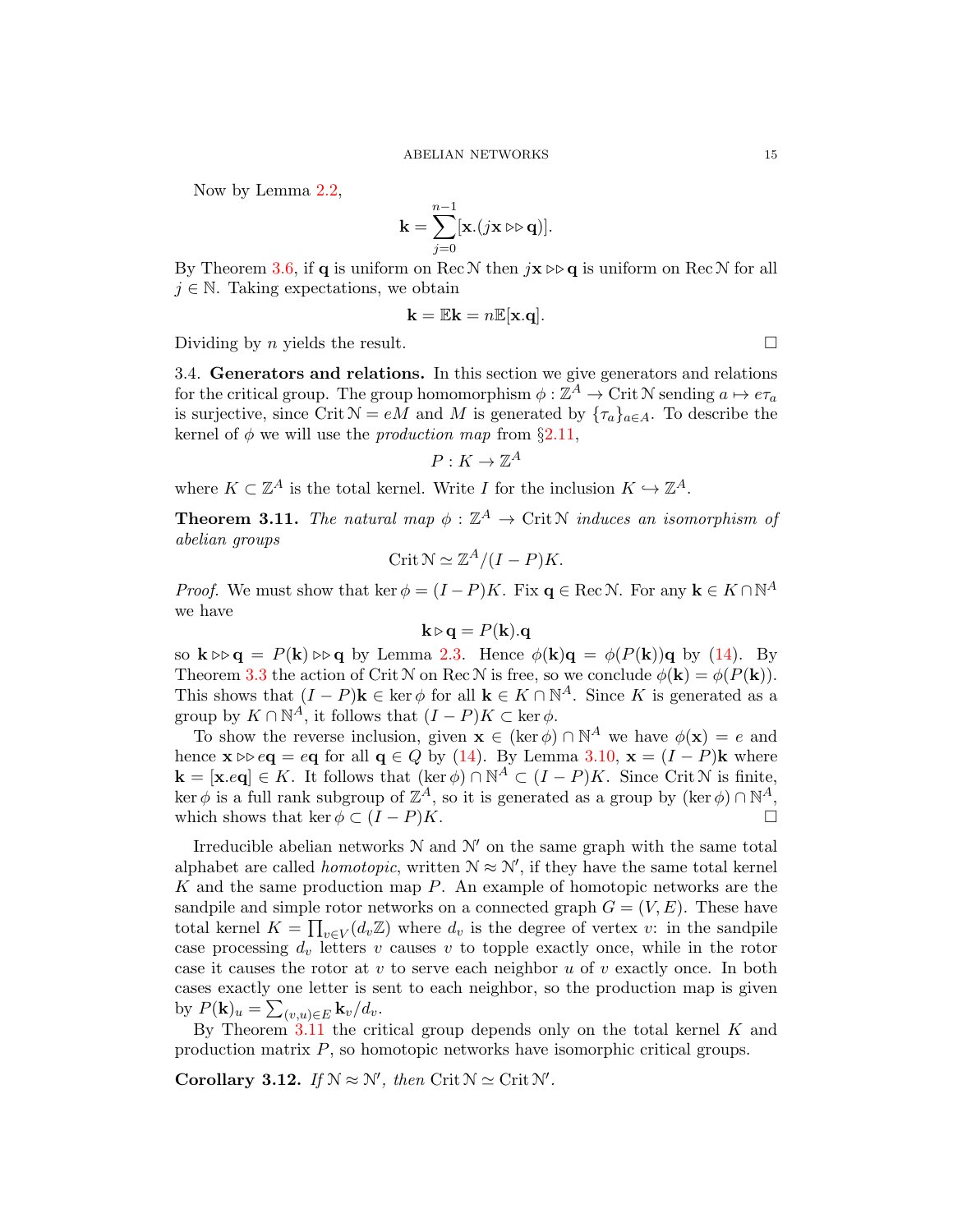Corollary [3.12](#page-14-0) generalizes the isomorphism Crit Rotor $(G, s) \simeq$  Crit Sand $(G, s)$ between the rotor and sandpile groups of a graph with sink vertex s.

Next we relate the critical group to the cokernel of the Laplacian [\(9\)](#page-10-3).

**Definition 3.13.** An abelian network N is rectangular if its total kernel is  $K =$  $\prod_{a\in A}(r_a\mathbb{Z})$ , where  $r_a$  are the reset numbers [\(10\)](#page-10-4). (That is, K is a rectangular sublattice of  $\mathbb{Z}^A$ .)

<span id="page-15-0"></span>**Corollary 3.14.** The natural map  $\mathbb{Z}^A \to \text{Crit } \mathbb{N}$  induces a surjective group homomorphism

$$
\phi: \mathbb{Z}^A / L\mathbb{Z}^A \twoheadrightarrow \text{Crit } \mathbb{N}.
$$

If N is rectangular, then  $\phi$  is an isomorphism.

*Proof.* By definition,  $D\mathbb{Z}^A \subset K$  with equality if N is rectangular. Since  $L =$  $(I - P)D$ , we have  $L\mathbb{Z}^A \subset (I - P)K$  with equality if N is rectangular.

Note that any unary network (and in particular any toppling network) is rectangular. In  $[8]$  we defined the *sandpilization*  $S(N)$  as the locally recurrent toppling network with the same Laplacian as N. To spell this out, let us first describe the underlying graph of  $\mathcal{S}(N)$ , which has vertex set A rather than V.

<span id="page-15-1"></span>**Definition 3.15.** The *production graph*  $\Gamma(\mathcal{N})$  is the directed graph with vertex set A and edge set  $\{(a, b) : P_{ba} > 0\}.$ 

To form the sandpilization, we split each processor  $\mathcal{P}_v$  into  $\#A_v$  unary processors  $\mathcal{R}_a$  for  $a \in A_v$ . Each  $\mathcal{R}_a$  has state space  $\{0, 1, \ldots, r_a-1\}$  where  $r_a$  is the reset number [\(10\)](#page-10-4). When  $\mathcal{R}_a$  transitions from state  $r_a - 1$  to state 0, it sends  $r_a P_{ba}$ letters b to each  $\mathcal{R}_b$ . Note that  $r_a P_{ba} = P(r_a 1_a)_b$  is an integer since  $r_a 1_a \in K$ .

**Definition 3.16.** The *sandpilization* of  $N$  is the unary network

$$
\mathcal{S}(\mathcal{N})=(\mathcal{R}_a)_{a\in A}
$$

with underlying graph  $\Gamma(\mathcal{N})$ .

Since  $\mathcal N$  and  $\mathcal S(\mathcal N)$  have the same Laplacian, the following is immediate from Corollary [3.14.](#page-15-0)

**Corollary 3.17.** Crit  $\mathcal{S}(\mathcal{N}) \simeq \mathbb{Z}^A / L\mathbb{Z}^A$  and Crit  $\mathcal{S}(\mathcal{N}) \to \text{Crit }\mathcal{N}$ .

**Example.** To see that the map Crit  $S(N) \to$  Crit N need not be an isomorphism, consider the following non-rectangular network with vertices  $i, j$  where j is a sink. Let  $Q_i = \{0, 1\}, A_i = \{a, b\}, A_j = \{c\},\$ 

$$
T_i(q, a) = T_i(q, b) = q + 1 \pmod{2}
$$

and

$$
T_{(i,j)}(0, a) = c
$$
  
\n
$$
T_{(i,j)}(1, a) = cc
$$
  
\n
$$
T_{(i,j)}(0, b) = \epsilon
$$
  
\n
$$
T_{(i,j)}(1, b) = c.
$$

Figure [1](#page-16-1) shows the state diagram of  $P_i$ .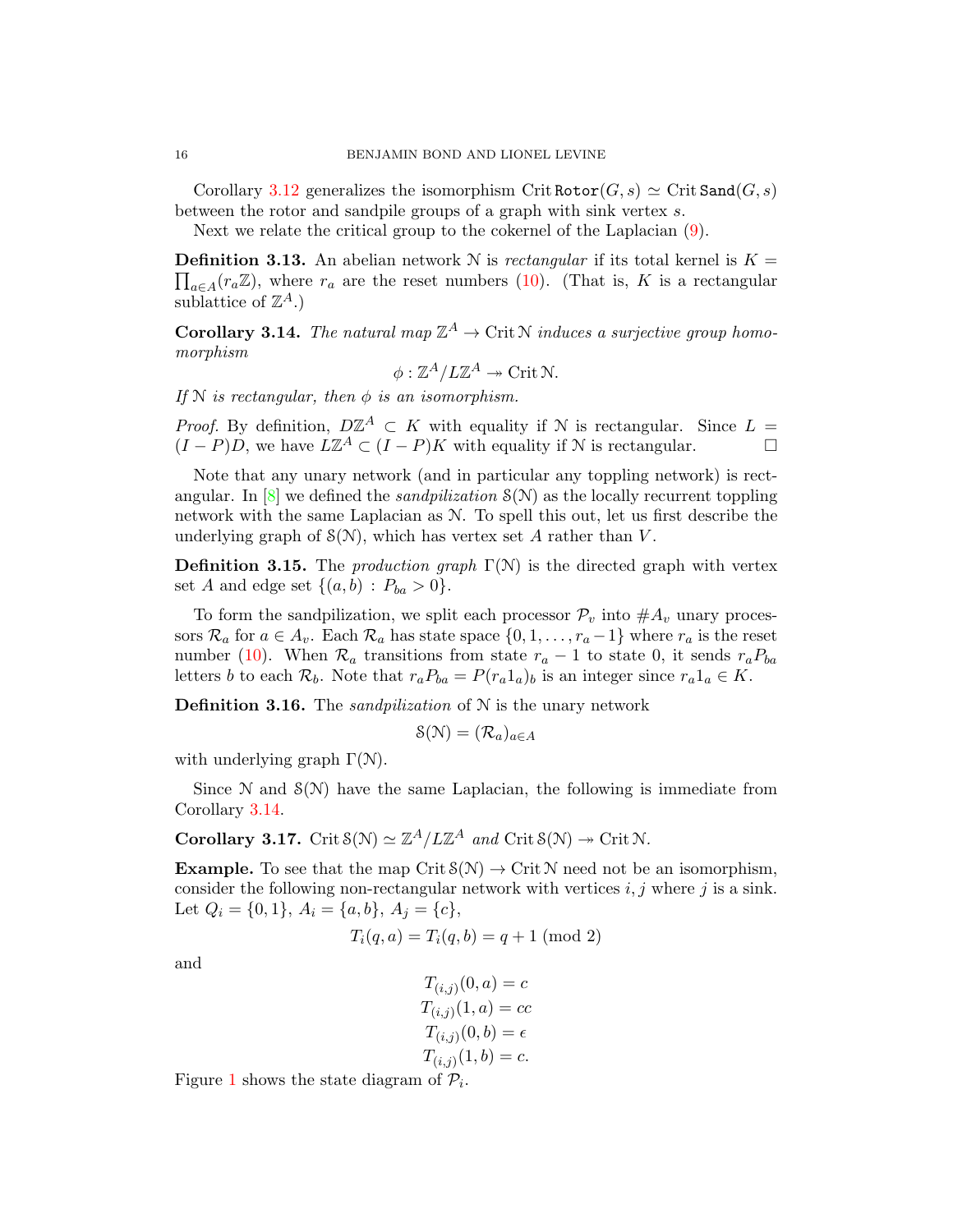

<span id="page-16-1"></span>FIGURE 1. State diagram of an abelian processor with two states 0, 1 and two inputs a, b. Its kernel is  $\{(m,n)\in\mathbb{Z}^2\,:\,m+n\equiv 0\}$ (mod 2)}, so it is not rectangular. Each line crossed results in output of one letter c.

The production matrix and Laplacian of this network, with rows and columns indexed by  $a, b, c$  in that order, are:

$$
P = \left(\begin{array}{ccc} 0 & 0 & 0 \\ 0 & 0 & 0 \\ \frac{3}{2} & \frac{1}{2} & 0 \end{array}\right) \qquad L = \left(\begin{array}{ccc} 2 & 0 & 0 \\ 0 & 2 & 0 \\ -3 & -1 & 1 \end{array}\right)
$$

We have Crit  $\mathcal{S}(\mathcal{N}) = \mathbb{Z}^3/L\mathbb{Z}^3 = (\mathbb{Z}/2\mathbb{Z})^2$ . On the other hand,  $\tau_a = \tau_b$  in Crit N (both send  $0 \mapsto 1 \mapsto 0$ ) so Crit  $\mathcal{N} = \mathbb{Z}/2\mathbb{Z}$ .

Processor  $P_i$  in this example has another curious feature: The input words  $aa, ab, bb$  to state 0 all result in the same sequence of states  $0, 1, 0$  yet they produce different outputs (ccc, cc, c respectively).  $\square$ 

<span id="page-16-0"></span>3.5. Order of the critical group. Now we turn to the problem of counting recurrent states, or equivalently (by Theorem [3.3\)](#page-11-5) finding the order of the critical group. Let

$$
\iota = [K : D\mathbb{Z}^A]
$$

be the index of  $D\mathbb{Z}^A$  as a subgroup of K. Recalling that  $K = \prod_{v \in V} K_v$ , we can write  $\iota = \prod_{v \in V} \iota_v$  as a product of local indices

$$
\iota_v = [K_v : D_v \mathbb{Z}^{A_v}]
$$

where  $D_v \mathbb{Z}^{A_v} := \prod_{a \in A_v} (r_a \mathbb{Z})$ . Note  $\iota = 1$  if and only if N is rectangular.

<span id="page-16-2"></span>Theorem 3.18.

$$
\#\text{Rec}\,\mathcal{N} = \#\text{Crit}\,\mathcal{N} = \frac{\det L}{\iota}.
$$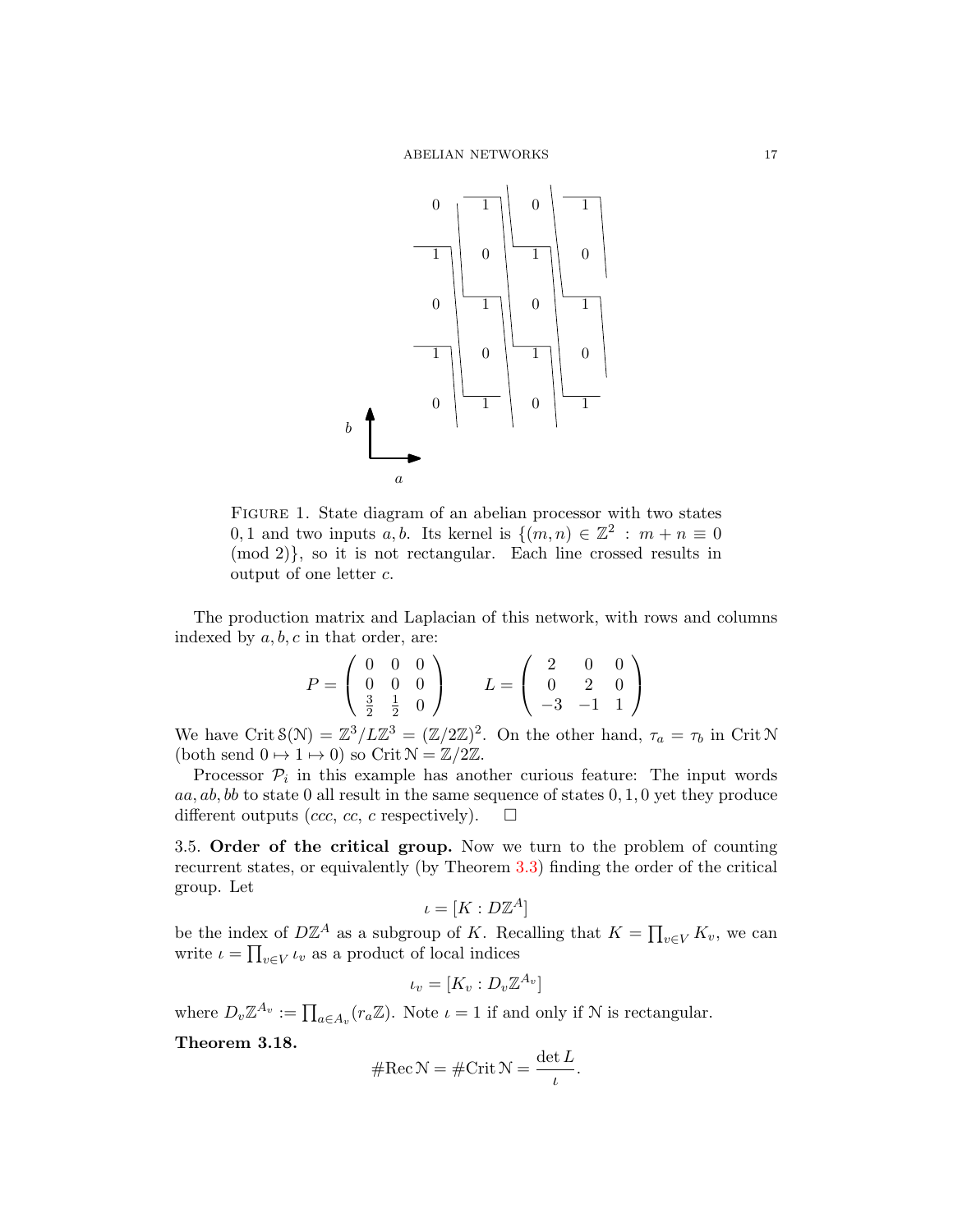Proof. The first equality follows from Theorem [3.3.](#page-11-5) For the second, we have by Theorem [3.11](#page-14-2)

$$
#Crit \mathcal{N} = [\mathbb{Z}^A : (I - P)K] = \frac{[\mathbb{Z}^A : L\mathbb{Z}^A]}{[(I - P)K : L\mathbb{Z}^A]}
$$

$$
= \frac{|\det L|}{[(I - P)K : (I - P)D\mathbb{Z}^A]}
$$

.

By Theorem [2.9,](#page-10-2) since N halts on all inputs,  $I - P$  has full rank and det  $L > 0$ , so the right side equals  $\frac{\det L}{[K:D\mathbb{Z}^A]}$ .

Our last goal in this section is to address the converse of Lemma [3.9:](#page-13-1) When does locally recurrent imply recurrent? We will find several equivalent conditions.

<span id="page-17-1"></span>**Lemma 3.19.** Let S be a toppling network with production graph  $\Gamma$ . For each directed cycle  $a_1 \rightarrow \ldots \rightarrow a_m \rightarrow a_1$  of  $\Gamma$  we have

$$
\max\{\mathbf{q}(a_1),\ldots,\mathbf{q}(a_m)\}\geq 1
$$

for all  $q \in \text{Rec} \, S$ .

*Proof.* Let  $\mathbf{r} = (r_a)_{a \in A}$  be the vector of toppling thresholds. By Lemma [2.5](#page-8-1) there exists  $z \ge r$  such that  $\tau(z) = e$ . If  $q \in \text{Rec}\delta$  then  $z \triangleright q = q$  and each vertex topples at least once during the stabilization of  $z.q$ . If  $a<sub>i</sub>$  is the last vertex on the cycle to finish toppling, then  $a_{i+1}$  receives a chip from  $a_i$  and does not topple thereafter, so  $\mathbf{q}(a_{i+1}) \geq 1$ .

<span id="page-17-0"></span>**Theorem 3.20.** Let  $N$  be a finite irreducible abelian network that halts on all inputs, and let  $S(N)$  be its sandpilization. The following are equivalent.

- (1) Every locally recurrent state of  $N$  is recurrent.
- (2) det  $L = \det D$ .
- (3) Every state of  $S(N)$  is recurrent.
- (4) The state **0** of  $\mathcal{S}(\mathcal{N})$  is recurrent.
- (5) The production graph  $\Gamma$  has no directed cycles.
- (6) The producrtion matrix P is nilpotent.

*Proof.* Recall from §[2.11](#page-8-2) the action of  $\mathbb{Z}^{A_v}$  on  $e_vQ_v$  for each vertex v. Since N is irreducible this action is transitive, and its kernel is  $K_v$ . So the number of locally recurrent states of N is

$$
\prod_{v \in V} \#(e_v Q_v) = \prod_{v \in V} \#(\mathbb{Z}^{A_v}/K_v) = [\mathbb{Z}^A : K].
$$

By Theorem [3.18,](#page-16-2) the number of recurrent states of  $N$  is

$$
\frac{\det L}{[K: D\mathbb{Z}^A]} = \frac{\det L}{\det D} [\mathbb{Z}^A : K].
$$

Now from Lemma [3.9](#page-13-1) it follows that  $(1) \Leftrightarrow (2)$ .

All states of the sandpilization  $\mathcal{S}(\mathcal{N})$  are locally recurrent, and  $\mathcal{S}(\mathcal{N})$  has the same matrices L and D as N, so  $(2) \Rightarrow (3)$ .

Trivially  $(3) \Rightarrow (4)$ .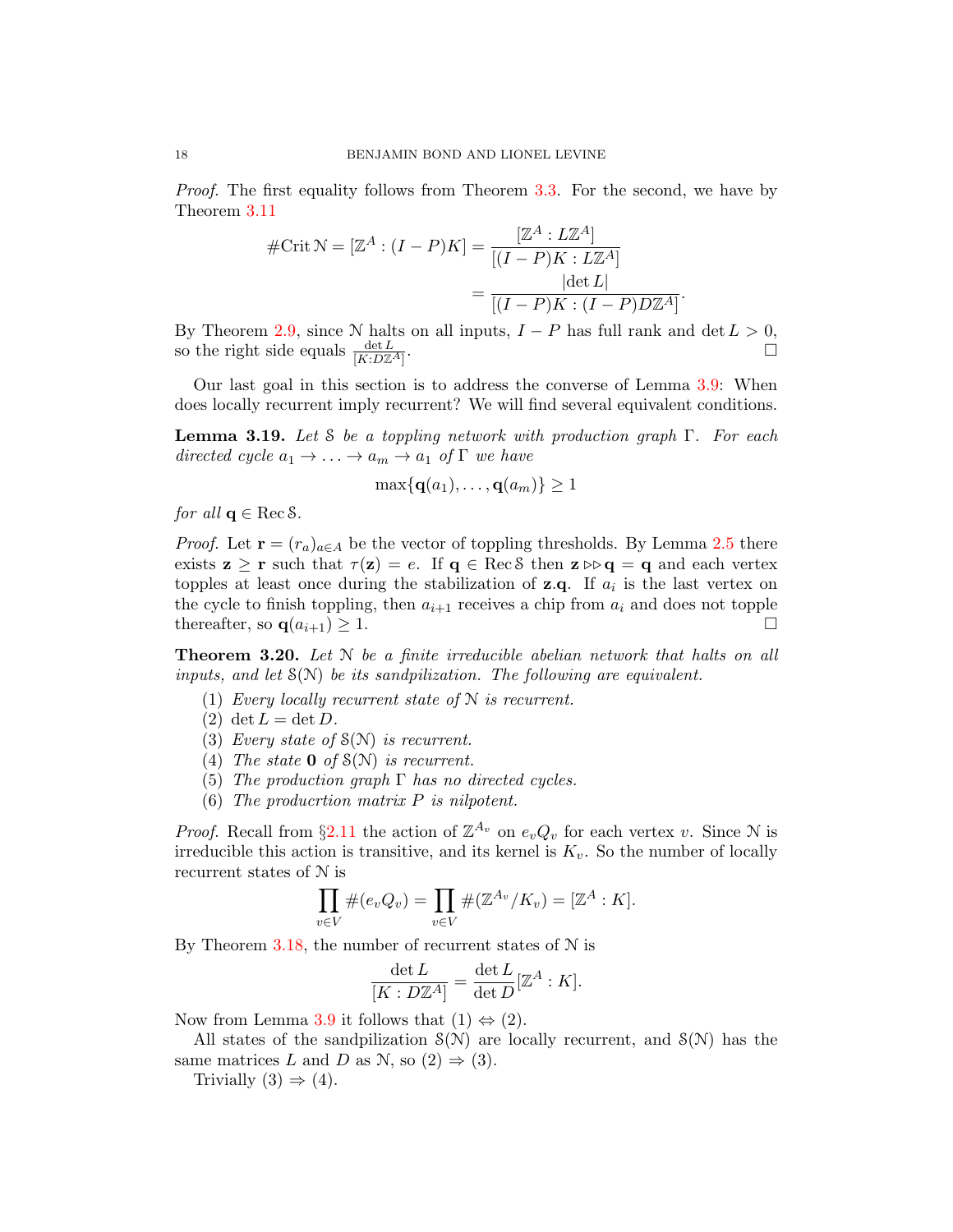If  $\Gamma$  has a directed cycle, then the state **0** of  $S(N)$  is not recurrent by Lemma [3.19,](#page-17-1) which shows  $(4) \Rightarrow (5)$ .

If  $\Gamma$  has no directed cycles, then each entry of  $P^k$  is a weighted sum over directed paths in  $\Gamma$  with  $k+1$  distinct vertices. Taking  $k = \#A$  we obtain  $P^k = 0$ , which shows  $(5) \Rightarrow (6)$ .

If  $\lambda_1, \ldots, \lambda_n$  are the eigenvalues of P with multiplicity, then

$$
\frac{\det L}{\det D} = \det(I - P) = \prod_{i=1}^{n} (1 - \lambda_i).
$$

If P is nilpotent then  $\lambda_1 = \cdots = \lambda_n = 0$ , so det  $L = \det D$ . Hence  $(6) \Rightarrow (2)$ , completing the proof.

4. Time to halt

<span id="page-18-0"></span>In this section we show that the production matrix of  $N$  determines its running time on any input up to an additive constant (Theorem [4.2\)](#page-18-1). In the special case of rotor networks, additive error bounds of this type appear in the work of Cooper and Spencer [\[10\]](#page-24-7) and Holroyd and Propp [\[24\]](#page-25-17). For an upper bound in the case of sandpiles, see [\[23,](#page-25-16) Prop. 4.8]. A related but distinct question is: given  $\bf{x}$  and  $\bf{q}$ , how quickly can one compute the final state  $\mathbf{x} \triangleright \mathbf{q}$  and the odometer  $[\mathbf{x}, \mathbf{q}]$ ? According to Theorem  $4.2$  the abelian network  $N$  performs this computation (asynchronously) in time approximately  $\mathbf{1}^T(I-P)^{-1}\mathbf{x}$ , but in some cases [\[5,](#page-24-8) [17\]](#page-25-18) one can design a (sequential) algorithm that is much faster.

As usual we take N to be a finite irreducible abelian network that halts on all inputs. Let K be its total kernel and  $P: K \to \mathbb{Z}^A$  its production map. Write I for the inclusion  $K \hookrightarrow \mathbb{Z}^A$ .

<span id="page-18-2"></span>**Lemma 4.1.** Suppose  $\mathbf{k} \in K$  satisfies  $P\mathbf{k} \leq \mathbf{k}$ . If  $\mathbf{q} \in \text{RecN}$ , then

 $(I - P)$ k  $\triangleright$   $\triangleright$  q = q.

*Proof.* Let  $\mathbf{x} = (I - P)\mathbf{k} \in \mathbb{N}^{A}$ . By Theorem [3.11,](#page-14-2) if  $\mathbf{k} \in K$  then  $\mathbf{x} \in \text{ker }\phi$ . The conclusion now follows from Lemma [3.8.](#page-13-2)  $\Box$ 

Remark. Recalling that  $I - P$  is injective (Theorem [2.9\)](#page-10-2) and that the matrix of  $(I-P)^{-1}$  has nonnegative entries (Theorem [3.7\)](#page-12-2), we see that the condition  $P\mathbf{k} \leq \mathbf{k}$ in the above lemma implies  $k \geq 0$ .

For  $\mathbf{u} \in \mathbb{Z}^A$  write  $\|\mathbf{u}\|_{\infty} = \max_{a \in A} |\mathbf{u}_a|$ .

<span id="page-18-1"></span>**Theorem 4.2.** (Time To Halt) Let  $N$  be an irreducible finite abelian network that halts on all inputs. There is a constant  $C$  depending only on  $N$ , such that for all  $\mathbf{x} \in \mathbb{N}^A$  and all  $\mathbf{q} \in Q$ ,

$$
\left\| \left[ \mathbf{x}. \mathbf{q} \right] - (I - P)^{-1} \mathbf{x} \right\|_{\infty} \leq C.
$$

*Proof.* Since  $(I - P)K$  has full rank in  $\mathbb{Z}^A$ , there is a constant c such that for any  $\mathbf{x} \in \mathbb{N}^A$  there exists  $\mathbf{y} = (I - P)\mathbf{k} \in (I - P)K$  such that  $\mathbf{0} \leq \mathbf{y} - \mathbf{x} \leq c\mathbf{1}$ . Since  $(I - P)^{-1}$  has nonnegative entries,

$$
0 \leq k - (I - P)^{-1}x \leq (I - P)^{-1}c1.
$$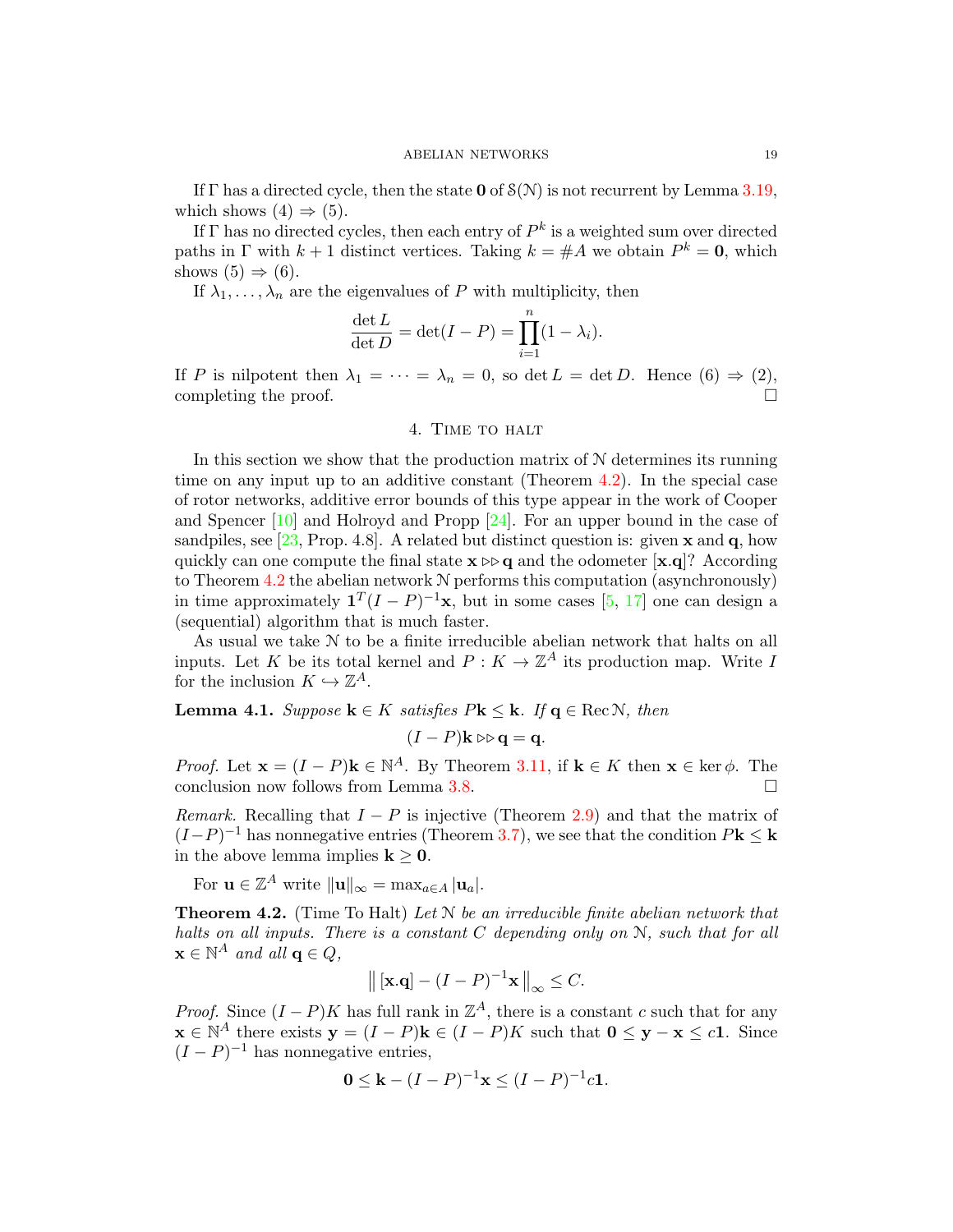Therefore it suffices to bound  $\|\mathbf{x}.\mathbf{q}\| - \mathbf{k}\|_{\infty}$ .

To do this, fix  $\mathbf{z} \in \mathbb{N}^A$  with  $\tau(\mathbf{z}) = e$ . We will show

<span id="page-19-1"></span>
$$
\|\left[\mathbf{x}.e\mathbf{q}\right] - \mathbf{k}\|_{\infty} \le C_1\tag{15}
$$

and

<span id="page-19-2"></span>
$$
\|[\mathbf{x}.e\mathbf{q}] - [\mathbf{x}.\mathbf{q}]\|_{\infty} \le C_2 \tag{16}
$$

where  $C_1 = \max_{\mathbf{q}' \in Q} ||[c\mathbf{1}.q']||_{\infty}$  and  $C_2 = \max_{\mathbf{q}' \in Q} ||[\mathbf{z}.q']||_{\infty}$ .

Since  $y \ge 0$ , we have  $Pk \le k$ , so  $y \triangleright eq = eq$  by Lemma [4.1.](#page-18-2) Hence by Lemmas [3.10](#page-13-3) and [2.2](#page-6-1)

$$
\mathbf{k} = [\mathbf{y}.e\mathbf{q}] = [\mathbf{x}.e\mathbf{q}] + [(\mathbf{y} - \mathbf{x}).(\mathbf{x} \triangleright e\mathbf{q})]
$$

which shows  $(15)$ . Two more applications of Lemma [2.2](#page-6-1) give

$$
[\mathbf{z}.\mathbf{q}] + [\mathbf{x}.e\mathbf{q}] = [(\mathbf{x} + \mathbf{z}).\mathbf{q}] = [\mathbf{x}.\mathbf{q}] + [\mathbf{z}.(\mathbf{x} \triangleright \triangleright \mathbf{q})]
$$

which shows  $(16)$ .

By Theorem [4.2](#page-18-1) and the triangle inequality,

 $\|[\mathbf{x}.\mathbf{q}] - [\mathbf{x}.\mathbf{r}]\|_{\infty} \leq 2C$ 

for all  $\mathbf{x} \in \mathbb{N}^A$  and all  $\mathbf{q}, \mathbf{r} \in Q$ . We will use this bound in the next section.

## 5. Burning test

<span id="page-19-0"></span>Dhar's burning test  $[12]$  is an efficient algorithm for determining whether a state of  $\text{Sand}(G, s)$  recurrent. In its simplest form it applies to Eulerian directed graphs G (strongly connected, indegree(v) = outdegree(v) for  $v \in V$ ; see [\[23,](#page-25-16) §4]. Speer [\[34\]](#page-25-7) treated general directed graphs. A variant of Speer's algorithm can be found in [\[30\]](#page-25-19). The goal of this section is to generalize these algorithms to the setting of an arbitrary finite irreducible abelian network  $N$  that halts on all inputs.

**Definition 5.1.** A *burning element* for N is a vector  $\beta \in \mathbb{N}^A$  such that for  $q \in Q$ 

$$
\mathbf{q}\in\mathrm{Rec}\,\mathcal{N}\quad\Leftrightarrow\quad\beta\triangleright\triangleright\mathbf{q}=\mathbf{q}.
$$

To see that burning elements exist, we can use Lemma [1.2\(](#page-2-1)5):  $q \in \text{RecN}$  if and only if  $q = eq$ , where e is the minimal idempotent of the transition monoid M. Recalling the map  $\tau$  of [\(7\)](#page-8-3), any  $\beta \in \mathbb{N}^A$  such that  $\tau(\beta) = e$  is a burning element. However, such elements are typically large. The power of the burning test derives from the fact that one can often identify a small burning element  $\beta$  to reduce the running time  $[\beta, \mathbf{q}]$ .

In the classical setting of  $\mathcal{N} = \text{Sand}(G, s)$ , where G is a directed graph with globally accessible sink s, there is a pointwise minimal burning element  $\beta$ . In the case that G is Eulerian, the usual formula for the burning element is  $\beta_v = d_{vs}$ , the number of edges into  $v$  from  $s$ . The special role of the sink is undesirable for us (since in general, an abelian network need not have a sink in order to halt on all inputs). To remove it, notice that

$$
\beta = L \mathbf{1}
$$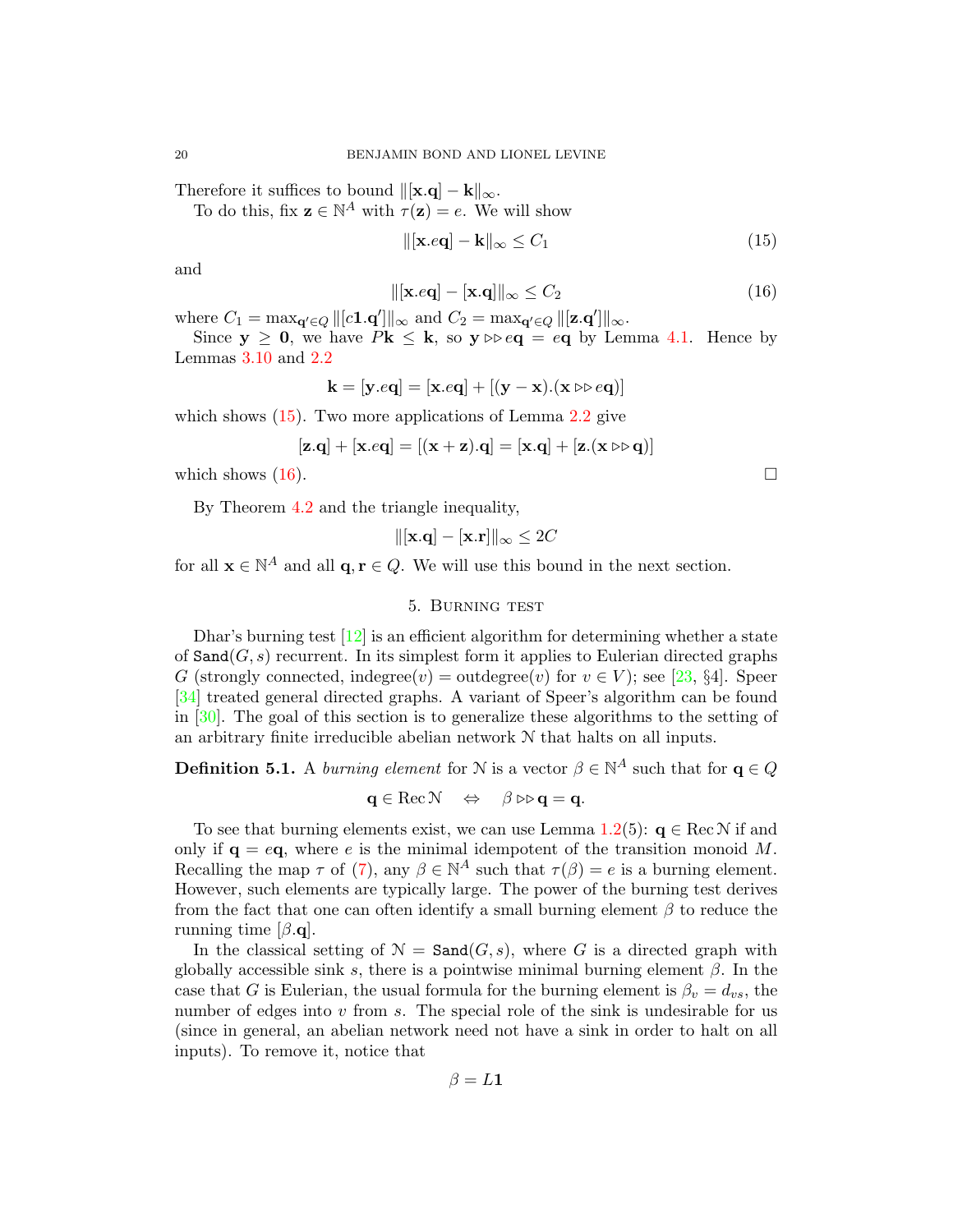where  $L$  is the Laplacian of  $(9)$ . (To make the connection to the graph Laplacian  $\Delta_G = D_G - A_G$ , where  $D_G$  is the diagonal matrix of outdegrees, and  $A_G$  is the adjacency matrix of G, we have  $L = \Delta_{G'}$  where G' is the graph obtained from G by removing all outgoing edges from s. Since G is Eulerian we have  $\Delta_G 1 = 0$ , so  $L1 = -\Delta_G 1_s = \beta.$ 

When G is not Eulerian,  $L1$  may have negative entries. Speer [\[34\]](#page-25-7) observed that there is a pointwise smallest vector  $y \ge 1$  such that  $Ly \ge 0$ , and showed that  $\beta = Ly$  is a burning element. Our burning test for abelian networks, Theorem [5.5,](#page-21-1) reduces to Speer's in the case  $\mathcal{N} = \text{Sand}(G, s)$ .

<span id="page-20-0"></span>5.1. Large inputs. To lay the ground for the burning test, we show in this section that states obtained from sufficiently large inputs to N must be recurrent. We consider two interpretations of "large": either the number of letters in the input  $\bf{x}$  is large (Lemma [5.2\)](#page-20-1), or the odometer  $\bf{x}$ , q is large (Lemmas [5.3](#page-20-2) and [5.4\)](#page-21-2).

<span id="page-20-1"></span>**Lemma 5.2.** Let  $\mathbf{z} \in \mathbb{N}^A$  be such that  $\tau(\mathbf{z}) = e$ . If  $\mathbf{x} \geq \mathbf{z}$  then  $\mathbf{x} \triangleright$  q is recurrent for all  $q \in Q$ .

*Proof.* Writing  $\mathbf{x} = \mathbf{y} + \mathbf{z}$  for  $\mathbf{y} \in \mathbb{N}^A$ , we have

$$
\mathbf{x} \triangleright \triangleright \mathbf{q} = \mathbf{z} \triangleright \triangleright (\mathbf{y} \triangleright \triangleright \mathbf{q}) = em\mathbf{q}.
$$

where  $m = \tau(\mathbf{y})$ . By Lemma [1.2\(](#page-2-1)4) the state emq is recurrent.

Given  $\mathbf{q}, \mathbf{r} \in Q$  we say that  $\mathbf{q}$  is *locally accessible* from  $\mathbf{r}$  if  $\mathbf{q} = \mathbf{m}\mathbf{r}$  for some  $\mathbf{m} \in \prod_{v \in V} M_v$ . In particular, if there is an execution (say w) from **x**.r to **y**.q, then **q** is locally accessible from **r** (namely **q** =  $t(|w|)$ **r**).

<span id="page-20-2"></span>**Lemma 5.3.** If there exists  $\mathbf{x} \in \mathbb{N}^A$  such that  $\mathbf{x} \triangleright$   $\mathbf{r} = \mathbf{r}$  and  $[\mathbf{x} \cdot \mathbf{q}] \geq 1$  for all states **q** locally accessible from **r**, then **r** is recurrent.

*Proof.* Let  $z \in \mathbb{N}^A$  be such that  $\tau(z) = e$ . We will find a  $y \geq z$  and a state q such that  $\mathbf{r} = \mathbf{y} \triangleright \mathbf{q}$ .

Let  $n = \sum_{a \in A} \mathbf{z}_a$ . Fix any sequence  $a_1, \ldots, a_n$  such that  $\mathbf{z} = \sum_{i=1}^n \mathbf{1}_{a_i}$ . Let  $\mathbf{q}^0 = \mathbf{r}$  and inductively define states  $\mathbf{q}^1, \ldots, \mathbf{q}^n$ , all locally accessible from  $\mathbf{r}$ , as follows.

For each  $i = 1, ..., n$ , since  $\mathbf{q}^{i-1}$  is locally accessible from **r** we have  $[\mathbf{x} \cdot \mathbf{q}^{i-1}]_{a_i} \geq$ 1, so there is a legal execution  $w_i$  from  $\mathbf{x}.q^{i-1}$  to some state  $\mathbf{y}^i.\mathbf{q}^i$  satisfying  $y_{a_i}^i \geq 1$ . The concatenation  $w_1 \cdots w_n$  is a legal execution from  $(n\mathbf{x})$ . r to  $\mathbf{y} \cdot \mathbf{q}^n$ with  $y = y^1 + \cdots + y^n \ge z$ . Hence by Lemma [2.1,](#page-6-0)

$$
\mathbf{r} = (n\mathbf{x}) \triangleright \triangleright \mathbf{r} = \mathbf{y} \triangleright \triangleright \mathbf{q}^n
$$

and the right side is recurrent by Lemma [5.2.](#page-20-1)  $\Box$ 

For  $\mathbf{u} \in \mathbb{N}^A$  and  $\mathbf{q} \in Q$ , define

$$
R_{\mathbf{u}}(\mathbf{q}) = \{ \mathbf{x} \triangleright \mathbf{q} \mid \mathbf{x} \in \mathbb{N}^A, [\mathbf{x}. \mathbf{q}] \ge \mathbf{u} \}.
$$

and write  $R_{\mathbf{u}}$  for the set of states  $\mathbf{q} \in Q$  such that  $\mathbf{q} \in R_{\mathbf{u}}(\mathbf{q})$ .

We have defined recurrent states in Lemma [1.2](#page-2-1) by a list of equivalent monoidtheoretic properties. Now we can add to this list a characterization that is specific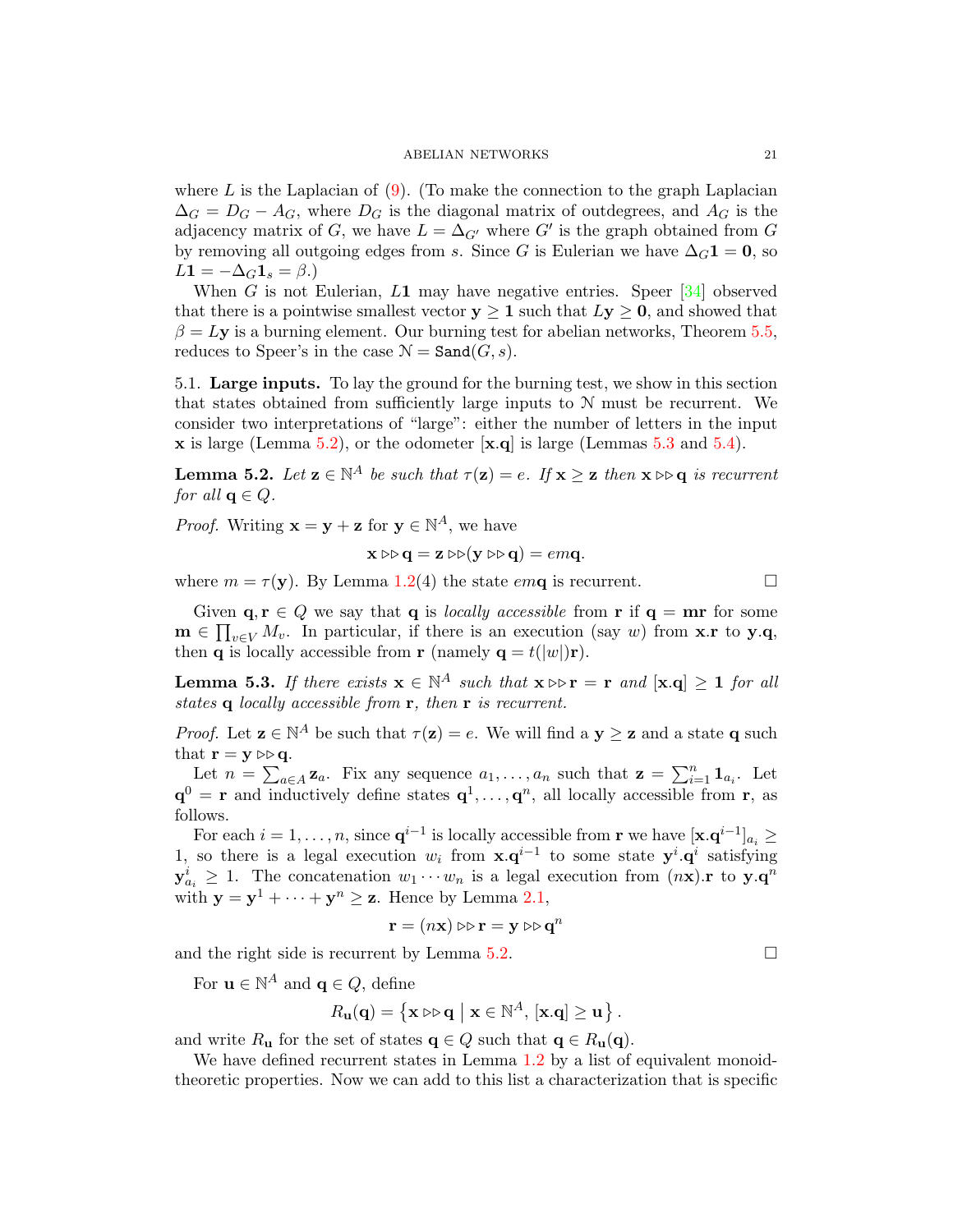to abelian networks. According to the next lemma, a state q is recurrent if and only if it there exist inputs with arbitrarily large odometers that fix q.

## <span id="page-21-2"></span>Lemma 5.4.

$$
\operatorname{Rec} \mathcal{N} = \bigcap_{\mathbf{u} \in \mathbb{N}^A} R_{\mathbf{u}}.
$$

*Proof.* Suppose that  $\mathbf{r} \in \bigcap R_{\mathbf{u}}$ . Then for any  $\mathbf{u} \in \mathbb{N}^A$  there is an input  $\mathbf{x} \in \mathbb{N}^A$ with  $\mathbf{r} = \mathbf{x} \triangleright \mathbf{r}$  and  $[\mathbf{x} \cdot \mathbf{r}] \geq \mathbf{u}$ . Take  $\mathbf{u} = (2C + 1)\mathbf{1}$ . By Theorem [4.2](#page-18-1) it follows that  $[\mathbf{x}.q] \ge 1$  for all  $q \in Q$ . Now from Lemma [5.3](#page-20-2) it follows that **r** is recurrent.

It remains to show that Rec  $\mathcal{N} \subset R_{\mathbf{u}}$  for all  $\mathbf{u} \in \mathbb{N}^A$ . Since Crit  $\mathcal{N}$  is a finite group, the kernel of  $\phi : \mathbb{Z}^A \to \mathrm{Crit} \, \mathbb{N}$  has nonempty intersection with  $\mathbb{N}^A + \mathbf{u}$ . Let **x** be a point in this intersection. Then for any  $q \in \text{Rec} \mathcal{N}$  we have  $x \triangleright q = q$  by Lemma [3.8.](#page-13-2) Since  $[\mathbf{x} \cdot \mathbf{q}] \geq \mathbf{x} \geq \mathbf{u}$ , it follows that  $\mathbf{q} \in R_{\mathbf{u}}$ .

Finally, we show that if  $k \geq 1$  then the converse to Lemma [4.1](#page-18-2) holds.

<span id="page-21-1"></span>**Theorem 5.5.** (Burning Test) Let  $\mathbf{k} \in K$  be such that  $\mathbf{k} \geq 1$  and  $P\mathbf{k} \leq \mathbf{k}$ . Then  $q \in Q$  is recurrent if and only if  $(I - P)$ **k**  $\triangleright \triangleright q = q$ .

*Proof.* If **q** is recurrent, then  $(I - P)$ **k**  $\triangleright \mathbf{q} = \mathbf{q}$  by Lemma [4.1.](#page-18-2)

For the converse, let  $\mathbf{x} = (I - P)\mathbf{k}$  and  $\mathbf{u} = [\mathbf{x} \cdot \mathbf{q}]$ . Suppose that  $\mathbf{x} \triangleright \mathbf{q} = \mathbf{q}$ . Then  $\mathbf{x} = (I - P)\mathbf{u}$  by Lemma [3.10.](#page-13-3) Since  $I - P$  is injective, we obtain  $\mathbf{u} = \mathbf{k}$ . Now for any  $n \in \mathbb{N}$  we have  $n\mathbf{x} \geq \mathbf{q} = \mathbf{q}$  and  $[n\mathbf{x}.\mathbf{q}] = n\mathbf{k}$ . Hence

$$
\mathbf{q}\in \bigcap_{n\geq 1} R_{n\mathbf{k}}.
$$

Since  $k \ge 1$  the right side equals  $\bigcap_{u \in \mathbb{N}^A} R_u$ , which equals Rec N by Lemma [5.4.](#page-21-2)  $\Box$ 

Remark. The preceding theorem can be improved slightly by weakening  $k \geq 1$ to  $k \geq 1_C$ , where C is the set of all  $a \in A$  that lie on a directed cycle of the production graph  $\Gamma$  (Definition [3.15\)](#page-15-1). The reason is that if  $a \in A$  does not lie on a directed cycle, then  $\{a\}$  is a strong component of Γ, and all locally recurrent states of the strong component  $\mathcal{N}^a$  are recurrent. Writing  $a^{\omega}$  for the minimal idempotent of the transition monoid of  $\mathcal{N}^a$ , one checks that  $e = \prod_{a \in C} a^{\omega}$  and hence that Rec  $\mathcal{N} = \bigcap_{a \in C} \text{Rec} \mathcal{N}^a$ . See [\[9\]](#page-24-5) where this improvement is carried out in detail for sandpile networks.

<span id="page-21-0"></span>5.2. Finding a burning element. In this section we show that there is always a burning element  $\beta$  satisfying  $0 \leq \beta \leq r$ , where  $r_a$  is the smallest positive integer such that  $\mathbf{r}_a \mathbf{1}_a \in K$ .

**Definition 5.6.** A *burning odometer* is a vector **k** satisfying

<span id="page-21-3"></span>
$$
(I - P)\mathbf{k} \ge \mathbf{0}, \qquad \mathbf{k} \ge \mathbf{1}, \qquad \mathbf{k} \in K. \tag{17}
$$

The corresponding burning element is  $\beta = (I - P)$ **k**.

According to Theorem [5.5,](#page-21-1) to check whether q is recurrent it suffices to find a burning odometer **k** and then compute  $\beta \triangleright \mathbf{q}$ , where  $\beta = (I - P)\mathbf{k}$ . The proof also shows that if  $q$  is recurrent, then the local run time of this computation is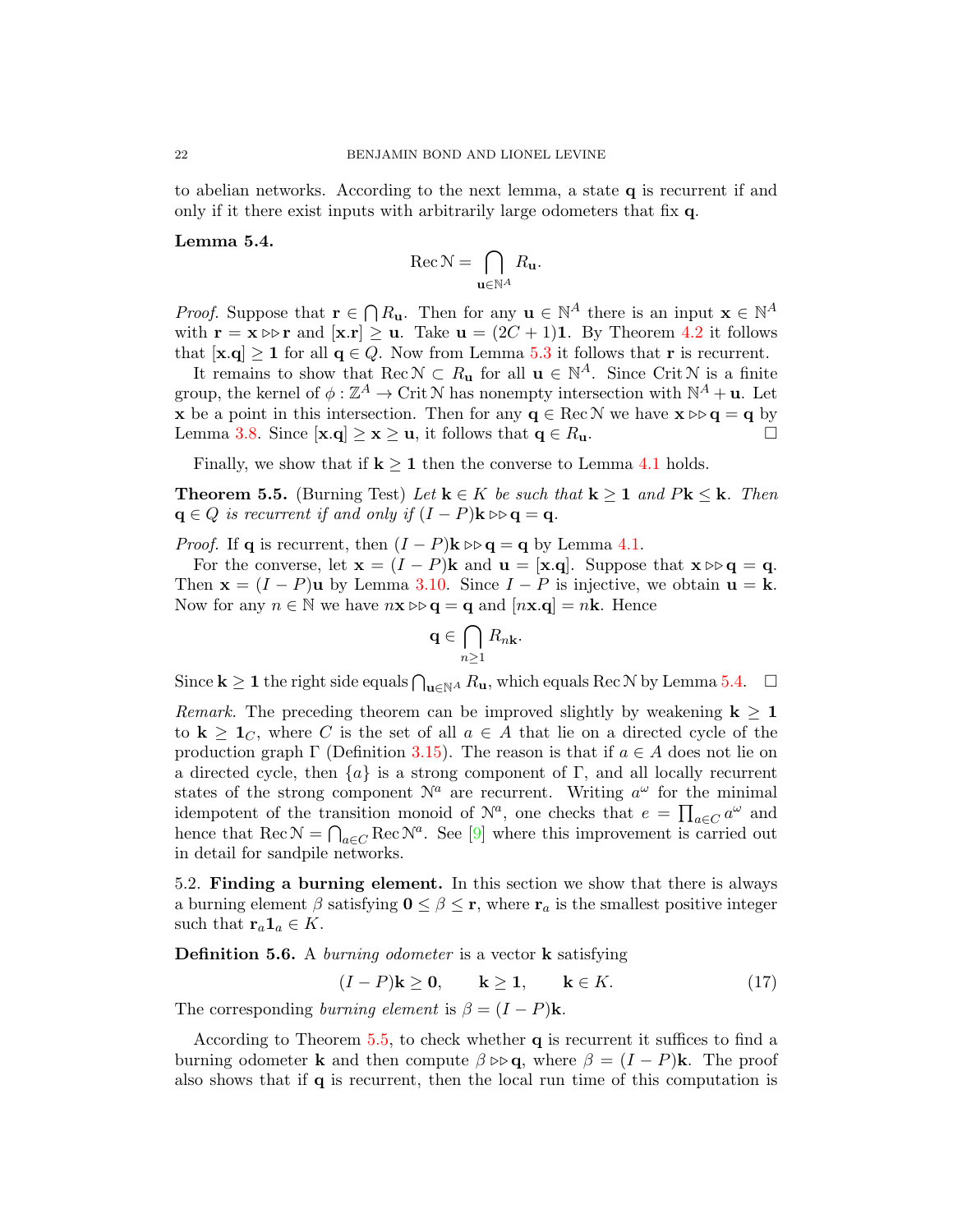$[\beta, \mathbf{q}] = \mathbf{k}$  (that is, for each  $a \in A$  it requires processing  $\mathbf{k}_a$  letters a). Therefore we are interested in finding a burning odometer k as small as possible.

Recall that  $K \subset D\mathbb{Z}^A$ , with equality if N is rectangular. For a sandpile network  $\mathcal{N} = \text{Sand}(G, s)$ , a burning odometer is  $\mathbf{k} = D\mathbf{y}$  where y is the "burning script" of [\[34\]](#page-25-7). More generally, if N is rectangular, then writing  $\mathbf{k} = D\mathbf{y}$ , [\(17\)](#page-21-3) is equivalent to

<span id="page-22-1"></span>
$$
Ly \ge 0, \qquad y \ge 1, \qquad y \in \mathbb{Z}^A \tag{18}
$$

where  $L = (I - P)D$  is the Laplacian of N. Setting  $\mathbf{x} = \mathbf{y} - \mathbf{1}$  we find that [\(17\)](#page-21-3) is equivalent to

<span id="page-22-0"></span>
$$
L\mathbf{x} \ge -L\mathbf{1}, \qquad \mathbf{x} \ge \mathbf{0}, \qquad \mathbf{x} \in \mathbb{Z}^A. \tag{19}
$$

Minimizing  $1^T$ x subject to these constraints is an integer program of the class solved by toppling networks [\[7,](#page-24-3) Remark 4.9]. Specifically, consider the sandpilization  $S(N)$ , enlarged to allow negative chip counts. In this network, vertex a has toppling threshold  $r_a$ , where r is the vector of diagonal entries of the diagonal matrix D. By Theorem [2.9,](#page-10-2) if N halts on all inputs then  $\mathcal{S}(N)$  halts on all inputs (since  $\mathcal{S}(\mathcal{N})$  has the same Laplacian as  $\mathcal{N}$ ). For a chip configuration  $\mathbf{q} \in \mathbb{Z}^A$ , write  $\mathbf{q}^{\circ}$  for the stabilization of  $\mathbf{q}$  in  $\mathcal{S}(\mathcal{N})$ .

<span id="page-22-2"></span>**Corollary 5.7.** ( $\mathcal{S}(\mathcal{N})$  computes a minimal burning element for  $\mathcal{N}$ ) Let N be an irreducible rectangular network that halts on all inputs. Then N has a pointwise smallest burning odometer  $\mathbf{k} = D\mathbf{y}$ . The corresponding burning element is given by

$$
\beta = L\mathbf{y} = \mathbf{r} - \mathbf{1} - (\mathbf{r} - \mathbf{1} - L\mathbf{1})^{\circ}.
$$

Moreover,  $0 \leq \beta \leq r$ .

*Proof.* Let  $\mathbf{q} = \mathbf{r} - \mathbf{1} - L\mathbf{1}$ , and for  $a \in A$  let  $\mathbf{x}_a$  be the number of times a topples during the stabilization of q in  $S(N)$ . By [\[7,](#page-24-3) Remark 4.9], x is the pointwise smallest vector satisfying [\(19\)](#page-22-0), and  $\mathbf{q}^{\circ} = \mathbf{q} - L\mathbf{x}$ . Setting  $\mathbf{y} = \mathbf{x} + \mathbf{1}$ , we conclude that  $\mathbf{k} = D\mathbf{y}$  is the pointwise smallest vector satisfying [\(17\)](#page-21-3), and

$$
\beta = (I - P)\mathbf{k} = L(\mathbf{x} + \mathbf{1}) = L\mathbf{1} + \mathbf{q} - \mathbf{q}^{\circ} = \mathbf{r} - \mathbf{1} - \mathbf{q}^{\circ}.
$$

Noting that  $L1 \leq r$ , we have  $-1 \leq q^{\circ} \leq r-1$  and hence  $0 \leq \beta \leq r$ .

*Remark.* If we replace 1 by  $1<sub>C</sub>$  in [\(17\)](#page-21-3), then we obtain a slightly smaller burning element  $\beta$  which satisfies  $0 \leq \beta \leq r - 1$ . To compute this smaller element using  $\mathcal{S}(\mathcal{N})$ , take  $\mathbf{q} = \mathbf{r} - \mathbf{1} - L \mathbf{1}_C$ .

In practice, it is more direct to find the burning element by "untopplings" instead of topplings, which amounts to the following procedure to find the minimal  $y$  satisfying  $(18)$ .

<span id="page-22-3"></span>**Procedure 5.8.** Start with  $y = 1$ . If  $Ly \ge 0$ , then stop. Otherwise, choose some  $a \in A$  such  $(Ly)_a < 0$  and increase  $y_a$  by 1. Repeat until  $Ly \ge 0$ .

Remark. In the case that the row sums of L are nonnegative, the procedure halts immediately with  $y = 1$ . In particular, this includes the special case  $\mathcal{N} = \text{Sand}(G, s)$  for an Eulerian graph G.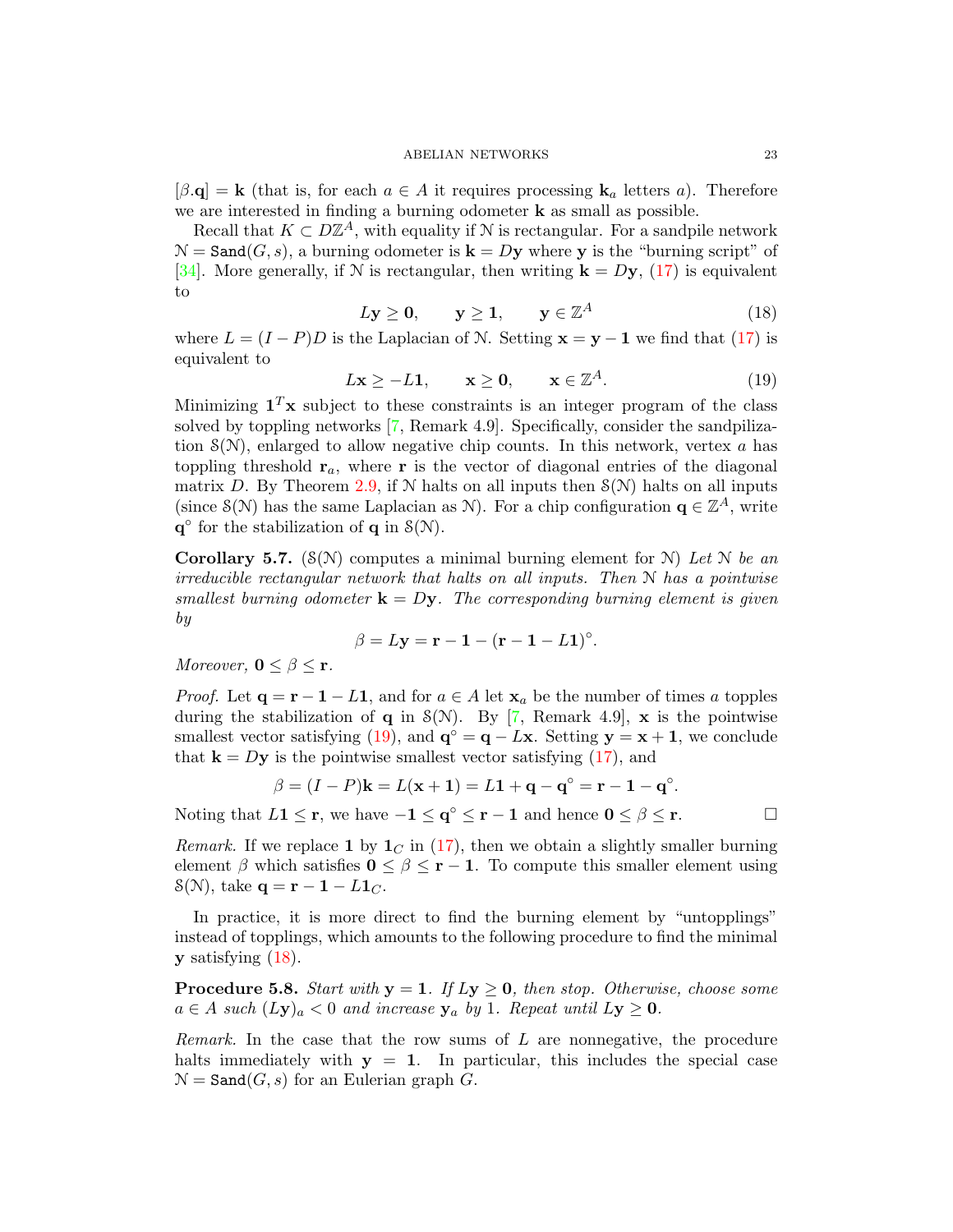In the case N is not rectangular, the inclusion  $K \subset D\mathbb{Z}^A$  is strict. Corollary [5.7](#page-22-2) and Procedure [5.8](#page-22-3) will identify the minimal burning odometer  $Dy \in D\mathbb{Z}^A$ . Unlike the rectangular case, there may not be a unique minimal burning odometer in K.

If  $\mathbf{k} = D\mathbf{y}$  is the minimal burning odometer in  $D\mathbb{N}^{A}$ , then the global burning test  $(I - P)$ **k**  $\triangleright$  **q** runs in time **k**. Since  $\beta = (I - P)$ **k**  $\leq$  **r**, an upper bound for this run time is  $\mathbf{k} \leq (I - P)^{-1} \mathbf{r}$ .

## 6. Concluding Remarks

We conclude with a few directions for future research.

Combinatorics of recurrent states. The recurrent states of the rotor network  $Rotor(G, s)$  are the oriented spanning trees of G rooted at s. The recurrent states of the sandpile network  $\texttt{Sand}(G, s)$  on an undirected (or Eulerian directed) graph G have a characterization in terms of "forbidden subconfigurations" [\[12\]](#page-25-2) which puts them naturally in bijection with the G-parking functions of Postnikov and Shapiro [\[31\]](#page-25-14). Recently Guzmán and Klivans [\[22\]](#page-25-15) have generalized this correspondence to toppling networks. Hopkins and Perkinson [\[25\]](#page-25-20) relate the G-parking functions to the Pak-Stanley labeling of a bigraphical hyperplane arrangement. It would be interesting to find combinatorial characterizations of the recurrent states of other abelian networks.

The rank function in Baker and Norine's Riemann-Roch theorem for graphs [\[4\]](#page-24-9) has the following interpretation: given a state of the sandpile network  $\texttt{Sand}(G)$ with no sink, what is the smallest number of letters that can be input to cause it to run forever? Are there analogues of the Baker-Norine theorem and the Lorenzini zeta function [\[29\]](#page-25-21) for more general abelian networks?

Duval, Klivans and Martin [\[14,](#page-25-22) [15\]](#page-25-23) define a higher dimensional critical group as the cokernel (over  $\mathbb{Z}$ ) of the Laplacian of a simplicial complex. Does this group have a dynamical interpretation in terms of a "hypernetwork" in which a set of nodes can interact if they form a face of the simplicial complex? Can the spanning trees of a directed hypergraph, as defined by Gorodezky and Pak [\[18\]](#page-25-24), be realized as the recurrent states of a suitable hypernetwork?

**Critical networks.** Let us call an abelian network  $N$  *critical* if its production matrix has spectral radius 1. By Theorem [2.9,](#page-10-2) a critical network has inputs that cause it to run forever, so it does not have a critical group in the sense of §[3.](#page-10-1) However, one could try to define  $\operatorname{Crit} \mathcal{N}$  by generalizing the sinkless construction of the sandpile group:  $(\mathbb{Z}^V)_0/L\mathbb{Z}^V$ , where  $(\mathbb{Z}^{\bar{V}})_0$  is the kernel of the map  $\mathbf{x} \mapsto \mathbf{1}^T\mathbf{x}$ .

For  $\alpha, \beta \in \mathbb{N}^A \times Q$ , write  $\alpha \to \beta$  if there exists a legal execution from  $\alpha$  to  $\beta$ . Let us call  $\alpha$  recurrent if for any  $\beta$  such that  $\alpha \to \beta$  we have  $\beta \to \alpha$ . In a critical network N, is there an efficient test analogous to the burning algorithm to check whether  $\alpha$  is recurrent?

In the case of a simple rotor network  $\text{Rotor}(G)$  with no sink, a state  $\alpha = 1_v.\mathbf{q}$ with just one letter is recurrent in this sense if and only if its rotors  $(u, \mathbf{q}_u)_{u \in V}$ form a cycle-rooted spanning tree (a spanning subgraph with a single oriented cycle) with v lying on the cycle  $[23,$  Theorem 3.8. Does this result extend to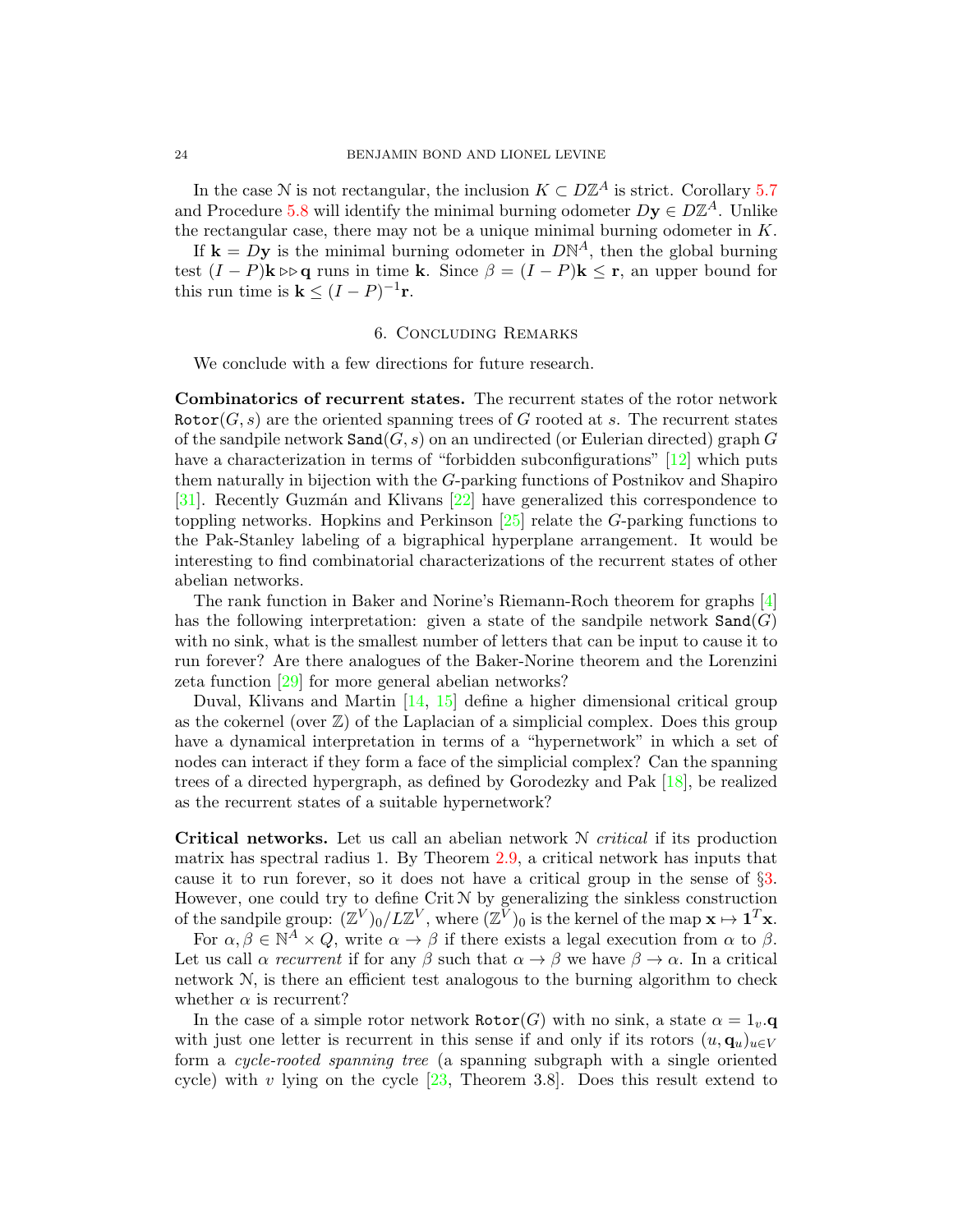networks of abelian mobile agents (a non-unary generalization of rotors proposed in [\[7\]](#page-24-3))? What about states  $\alpha$  with more than one letter?

Finer algebraic invariants. The critical group Crit N depends only on the homotopy type of  $N$  (Corollary [3.12\)](#page-14-0). On the other hand, the global monoid M of [\(6\)](#page-7-2) can detect finer information about N. To see that the monoid action  $M \times Q \rightarrow Q$ is not a homotopy invariant, note that the sandpile network  $\texttt{Sand}(G, s)$  has a state  $0 \in Q$  which can access all other states:  $M\mathbf{0} = Q$ . If  $G - \{s\}$  has two directed cycles that share an edge, then  $Rotor(G, s)$  has no such state, because a progressed cycle of rotors once broken can never be reformed.

Neither is M itself a homotopy invariant: for instance, for the discrete torus  $G =$  $\mathbb{Z}/n \times \mathbb{Z}/n$  one can show that the minimal burning element  $\beta$  of  $M(\text{Rotor}(G, s))$ has  $\beta^n = e$ , whereas the corresponding exponent for  $\beta$  in  $M(\text{Sand}(G, s))$  grows quadratically in n.

Recall that there are many distinct rotor networks  $\text{Rotor}(G, s)$  depending on the choice of ordering of the outgoing edges of each vertex. An interesting question is whether M can distinguish between these networks.

## **ACKNOWLEDGMENTS**

This research was supported by an NSF postdoctoral fellowship and NSF grants DMS-1105960 and DMS-1243606, and by the UROP and SPUR programs at MIT. A few of the concluding remarks were inspired by discussions at the AIM workshop on generalizations of chip-firing and the critical group in July, 2013. The full list of open problems proposed at the workshop can be found at [http://aimath.org/](http://aimath.org/WWN/chipfiring/aim_chip-firing_problems.pdf) [WWN/chipfiring/aim\\_chip-firing\\_problems.pdf](http://aimath.org/WWN/chipfiring/aim_chip-firing_problems.pdf).

## **REFERENCES**

- <span id="page-24-4"></span>[1] László Babai and Evelin Toumpakari, A structure theory of the sandpile monoid for directed graphs, 2010. <http://people.cs.uchicago.edu/~laci/REU10/evelin.pdf>
- <span id="page-24-0"></span>[2] Roland Bacher, Pierre de La Harpe and Tatiana Nagnibeda, The lattice of integral flows and the lattice of integral cuts on a finite graph, Bull. Soc. Math. France 125(2):167–198, 1997.
- <span id="page-24-2"></span>[3] Per Bak, Chao Tang and Kurt Wiesenfeld, Self-organized criticality: an explanation of the  $1/f$  noise, *Phys. Rev. Lett.*  $59(4):381-384$ , 1987.
- <span id="page-24-9"></span>[4] Matthew Baker and Serguei Norine. Riemann-Roch and Abel-Jacobi theory on a finite graph, Adv. Math. **215**(2):766-788, 2007.
- <span id="page-24-8"></span>[5] Matthew Baker and Farbod Shokrieh, Chip-firing games, potential theory on graphs, and spanning trees, *J. Combin. Theory A*  $120(1):164-182$ , 2013
- <span id="page-24-1"></span>[6] Norman L. Biggs, Chip-firing and the critical group of a graph, J. Algebraic Combin. 9(1):25– 45, 1999.
- <span id="page-24-3"></span>[7] Benjamin Bond and Lionel Levine, Abelian networks I. Foundations and examples. Preprint, 2013. [arXiv:1309.3445](http://arxiv.org/abs/1309.3445)
- <span id="page-24-6"></span>[8] Benjamin Bond and Lionel Levine, Abelian networks II. Halting on all inputs. Selecta Math., to appear. [arXiv:1409.0169](http://arxiv.org/abs/1409.0169)
- <span id="page-24-5"></span>[9] Scott Chapman, Rebecca Garcia, Luis David Garca-Puente, Martin E. Malandro and Ken W. Smith, Algebraic and combinatorial aspects of sandpile monoids on directed graphs, J. Comb. Theory A 120(1):245–265, 2013. [arXiv:1105.2357](http://arxiv.org/abs/1105.2357)
- <span id="page-24-7"></span>[10] Joshua Cooper and Joel Spencer, Simulating a random walk with constant error, Combin. Probab. Comput. 15:815–822, 2006.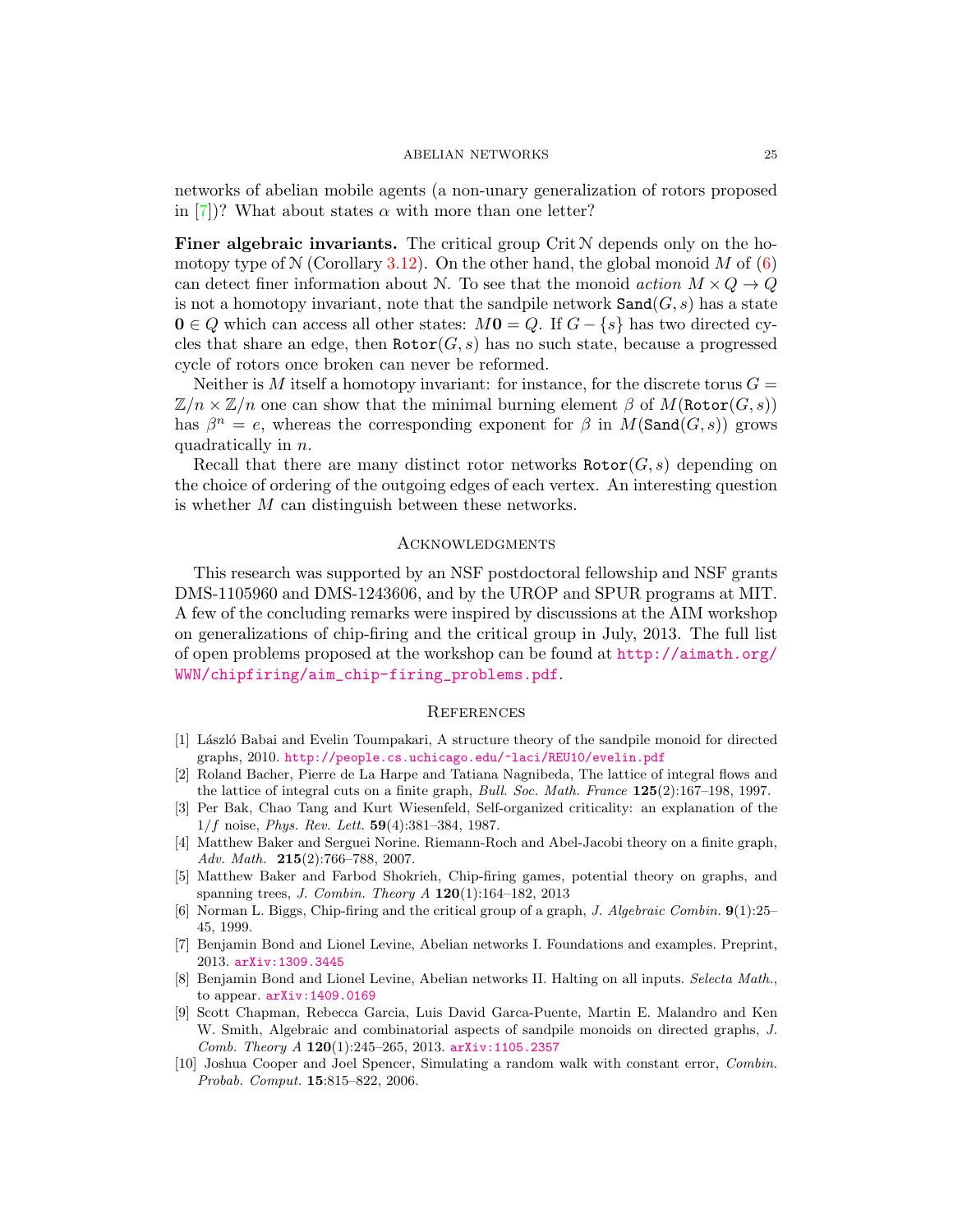- <span id="page-25-5"></span>[11] Arnoud Dartois and Dominique Rossin, Height-arrow model, Formal Power Series and Algebraic Combinatorics, 2004.
- <span id="page-25-2"></span>[12] Deepak Dhar, Self-organized critical state of sandpile automaton models, Phys. Rev. Lett. 64:1613–1616, 1990.
- <span id="page-25-3"></span>[13] Deepak Dhar, The abelian sandpile and related models, Physica A 263:4–25, 1999. [arXiv:cond-mat/9808047](http://arxiv.org/abs/cond-mat/9808047)
- <span id="page-25-22"></span>[14] Art M. Duval, Caroline J. Klivans and Jeremy L. Martin, Simplicial matrix-tree theorems,  $Trans.$  Amer. Math. Soc.  $361(11):6073-6114$ , 2009.  $arXiv:0802.2576$
- <span id="page-25-23"></span>[15] Art M. Duval, Caroline J. Klivans and Jeremy L. Martin, Critical groups of simplicial complexes, Ann. Combin. 17:53–70, 2013. [arXiv:1101.3981](http://arxiv.org/abs/1101.3981)
- <span id="page-25-13"></span>[16] M. Fiedler and V. Ptak, On matrices with non-positive off-diagonal elements and positive principal minors, Czechoslovak Math. J. 12:382–400, 1962.
- <span id="page-25-18"></span>[17] Tobias Friedrich and Lionel Levine, Fast simulation of large-scale growth models, Random Struct. Alg. 42:185–213, 2013. [arXiv:1006.1003](http://arxiv.org/abs/1006.1003).
- <span id="page-25-24"></span>[18] Igor Gorodezky and Igor Pak, Generalized loop-erased random walks and approximate reachability, Random Struct. Alq.  $44(2):201-223$ , 2014.
- <span id="page-25-8"></span>[19] J. A. Green, On the structure of semigroups, Ann. of Math. 54:163–172, 1951.
- <span id="page-25-10"></span>[20] Pierre A. Grillet, Commutative semigroups, Klower Academic Publishers, 2001.
- <span id="page-25-12"></span>[21] Pierre A. Grillet, Commutative actions, Acta Sci. Math. (Szeged) 73:91–112, 2007.
- <span id="page-25-15"></span>[22] Johnny Guzmán and Caroline Klivans, Chip-firing and energy minimization on M-matrices, J. Combin. Theory A 132:14-31, 2015. [arXiv:1403.1635](http://arxiv.org/abs/1403.1635)
- <span id="page-25-16"></span>[23] Alexander E. Holroyd, Lionel Levine, Karola Mészáros, Yuval Peres, James Propp and David B. Wilson, Chip-firing and rotor-routing on directed graphs, in In and out of equilibrium 2, pages 331–364, Progress in Probability 60, Birkhäuser, 2008. [arXiv:0801.3306](http://arxiv.org/abs/0801.3306)
- <span id="page-25-17"></span>[24] Alexander E. Holroyd and James G. Propp, Rotor walks and Markov chains, in Algorithmic Probability and Combinatorics, American Mathematical Society, 2010. [arXiv:0904.4507](http://arxiv.org/abs/0904.4507)
- <span id="page-25-20"></span>[25] Sam Hopkins and David Perkinson, Bigraphical arrangements, Trans. Amer. Math. Soc., to appear, 2014. [arXiv:1212.4398](http://arxiv.org/abs/1212.4398)
- <span id="page-25-6"></span>[26] Itamar Landau and Lionel Levine, The rotor-router model on regular trees, J. Combin. Theory A 116:  $421-433$ ,  $2009$ .  $arXiv:0705.1562$
- <span id="page-25-0"></span>[27] Dino J. Lorenzini, Arithmetical graphs, Math. Ann. 285(3):481–501, 1989.
- <span id="page-25-1"></span>[28] Dino J. Lorenzini, A finite group attached to the Laplacian of a graph, Discrete Math. 91(3):277–282, 1991.
- <span id="page-25-21"></span>[29] Dino J. Lorenzini, Two-variable zeta-functions on graphs and Riemann-Roch theorems, Int. Math. Res. Notices 22:5100–5131, 2012.
- <span id="page-25-19"></span>[30] David Perkinson, Jacob Perlman and John Wilmes, Primer for the algebraic geometry of sandpiles, in *Tropical and Non-Archimedean Geometry*, pages 211–256, Contemp. Math. **605**, American Mathematical Society, 2013. [arXiv:1112.6163](http://arxiv.org/abs/1112.6163)
- <span id="page-25-14"></span>[31] Alexander Postnikov and Boris Shapiro, Trees, parking functions, syzygies, and deformations of monomial ideals. Trans. Amer. Math. Soc. 356(8):3109–3142, 2004. [arXiv:math.CO/0301110](http://arxiv.org/abs/math.CO/0301110)
- <span id="page-25-4"></span>[32] V. B. Priezzhev, Deepak Dhar, Abhishek Dhar and Supriya Krishnamurthy, Eulerian walkers as a model of self-organised criticality, *Phys. Rev. Lett.* **77**:5079-5082, 1996. [arXiv:cond-mat/9611019](http://arxiv.org/abs/cond-mat/9611019)
- <span id="page-25-9"></span>[33] Marcel-Paul Schützenberger,  $\overline{\mathcal{D}}$  représentation des demi-groupes, C. R. Acad. Sci. Paris 244:1994–96, 1957.
- <span id="page-25-7"></span>[34] Eugene R. Speer, Asymmetric abelian sandpile models. J. Stat. Phys. 71:61–74, 1993.
- <span id="page-25-11"></span>[35] Benjamin Steinberg, A theory of transformation monoids: combinatorics and representation theory, Electr. J. Combin. 17:R164, 2010. [arXiv:1004.2982](http://arxiv.org/abs/1004.2982)

Benjamin Bond, Department of Mathematics, Stanford University, Stanford, California 94305. <http://stanford.edu/~benbond>